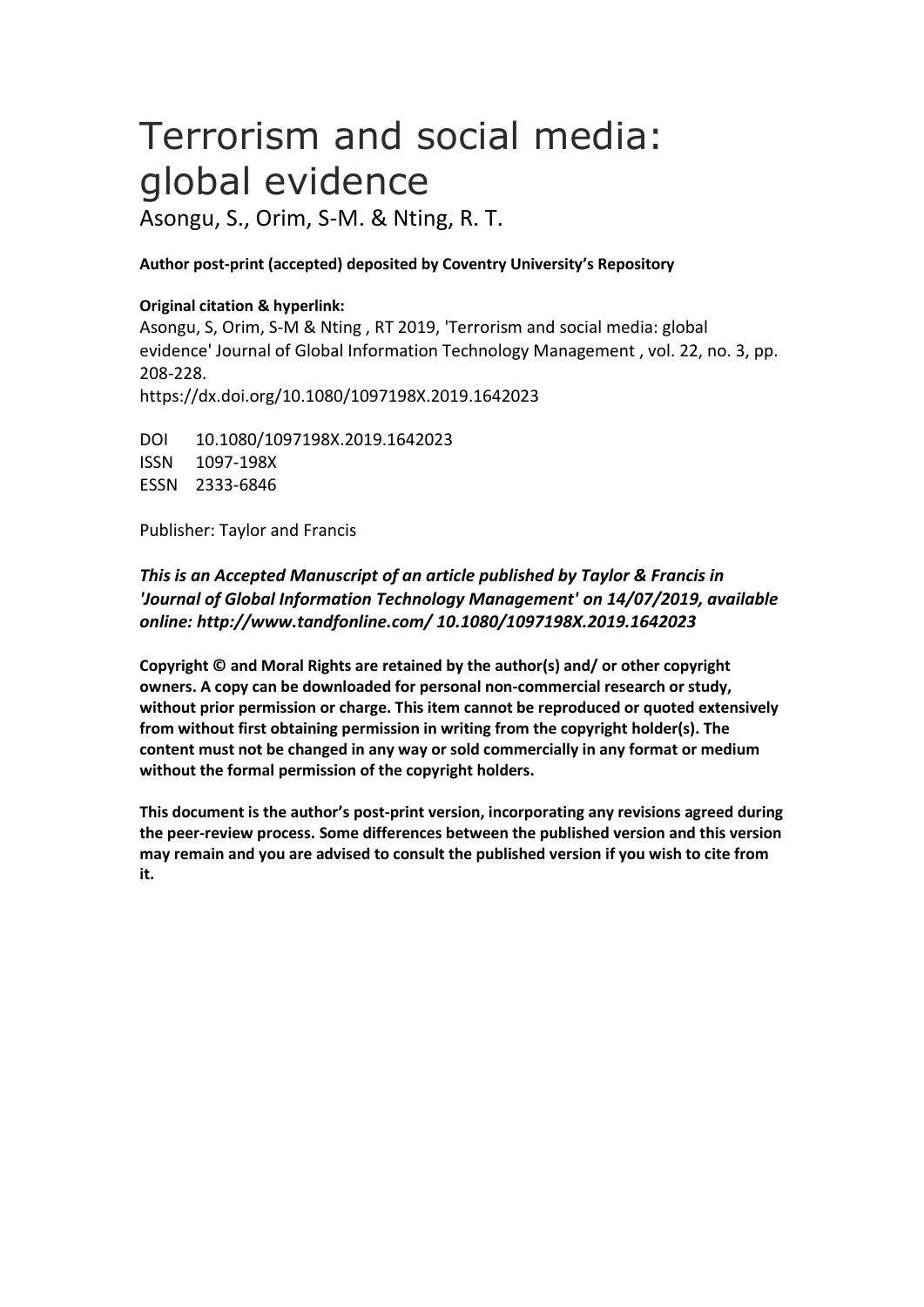Research Department

#### **Terrorism and social media: global evidence**

#### **Simplice A. Asongu, Stella-Maris I. Orim & Rexon T. Nting**

January 2019

#### **Abstract**

The study assesses the relationship between terrorism and social media from a cross section of 148 countries with data for the year 2012. The empirical evidence is based on Ordinary Least Squares, Negative Binomial and Quantile regressions. The main finding is that there is a positive relationship between social media in terms of Facebook penetration and terrorism. The positive relationship is driven by below-median quantiles of terrorism. In other words, countries in which existing levels of terrorism are low are more significantly associated with a positive Facebook-terrorism nexus. The established positive relationship is confirmed from other externalities of terrorism: terrorism fatalities, terrorism incidents, terrorism injuries and terrorism-related property damages. The terrorism externalities are constituents of the composite dependent variable.

*JEL Classification*: D83; O30; D74 *Keywords*: Social Media; Terrorism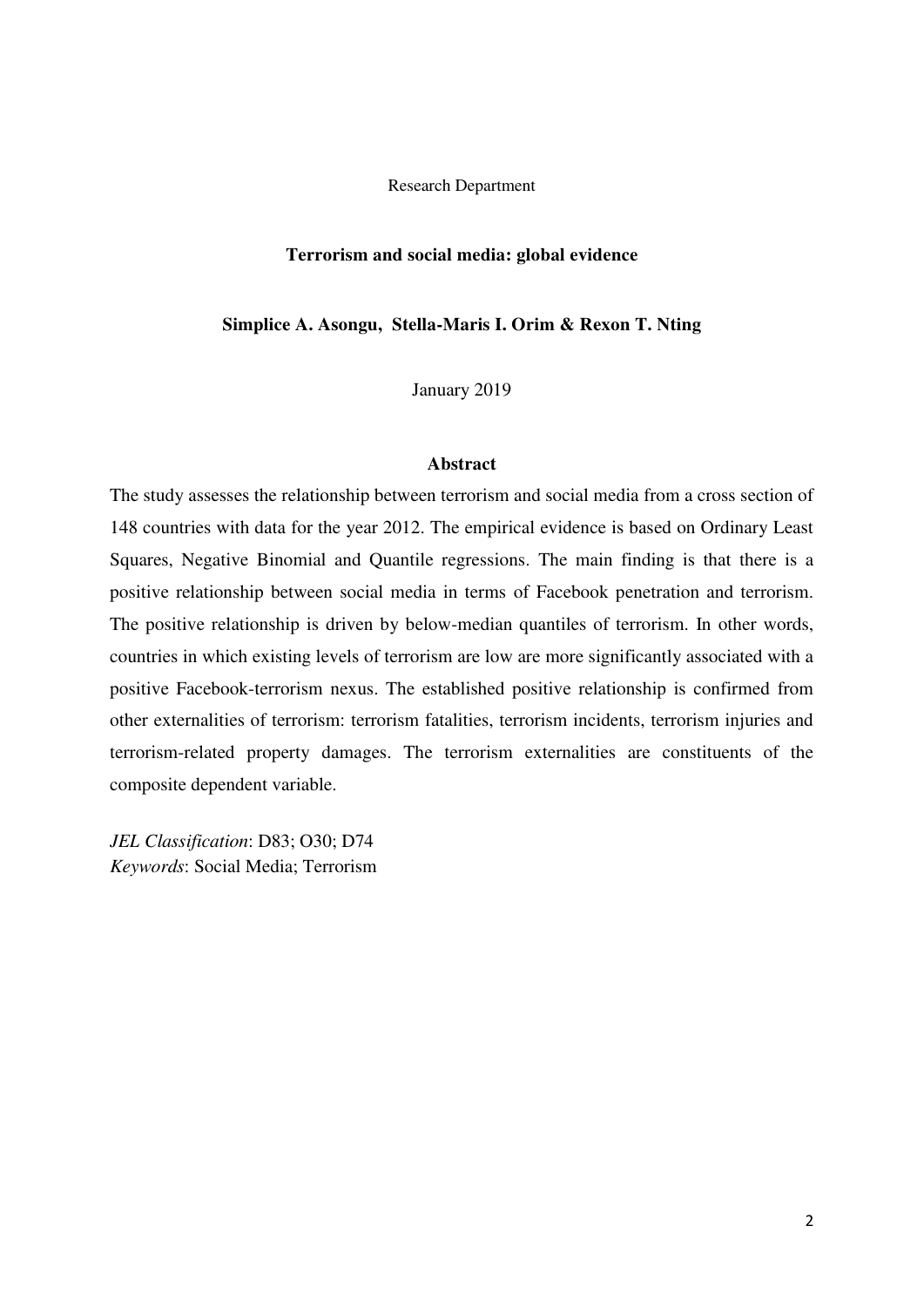## **1. Introduction**

 $\overline{a}$ 

The positioning of this study builds on three main tendencies in scholarly and policy-making circles, notably: (i) the growing challenge of terrorism across the world, (ii) the policy concern of social media in fuelling violence and terrorism and (iii) gaps in the literature<sup>1</sup>. These points are substantiated in chronological order.

 First of all, terrorism is a growing challenge to the prosperity of nations. It is important to note that, terrorism is defined in this study as the actual and threatened use of force by subnational actors with the purpose of employing intimidation to meet political objectives (Enders & Sandler, 2006). Accordingly, recent geopolitical events such as the 2011 Arab Spring have increased externalities of weak and failed states such civil war and terrorism across the Middle East, Africa and Asia (GTI, 2014; Asongu *et al*., 2018a). As we shall substantiate below, even developed countries have been experiencing the negative externalities of this terrorism phenomenon. To put this point into more perspective, Libya in the post-Gaddafi era has become a failed state owing to *inter alia*: various rebel factions fighting to have control over the country and determine the laws in the country in order to chart a post-conflict course of economic development. The narrative maintains that Yemen is also a failed State reflecting the same characteristics because the fragile politico-economic and social situation of the country is being fuelled by wars that are fought by more technically-advanced countries with geopolitical objectives (Asongu *et al*., 2018a). For instance, Saudi Arabia and Iran are backing antagonistic elements behind the fragile political situation in Yemen. The political stalemate in Syria has resulted in considerable negative consequences for neighbouring countries (e.g. Lebanon and Iraq), especially with the rise and fall of the Islamic State of Iraq and the Levant (ISIL). According to the narrative, in Africa, the Boko Haram in Nigeria has been causing social turmoil in the country as well as in neighbouring countries such as Cameroon, Niger and Chad (Solomon, 2017; Asongu & Biekpe, 2018).

 More developed countries have not been immune to the recent waves of terrorist attacks because of a number of notable incidences, which include: the aborted 2015 attacks in Verviers, Belgium; the Australian-Sydney crisis in December 2014; the February 2015 attacks in Australia; the "Charlie Hebdo" 2015 incidence in Paris, the November 2015 attacks in France and the July 2015 attacks at the "Promenade des Anglais" in Nice and the stream of attacks in Great Britain ( $22<sup>nd</sup>$  of March 2017 Westminster attack,  $22<sup>nd</sup>$  of May 2017

<sup>&</sup>lt;sup>1</sup>Social media and Facebook are used interchangeably throughout the study because of data availability constraints in the other social media indicators.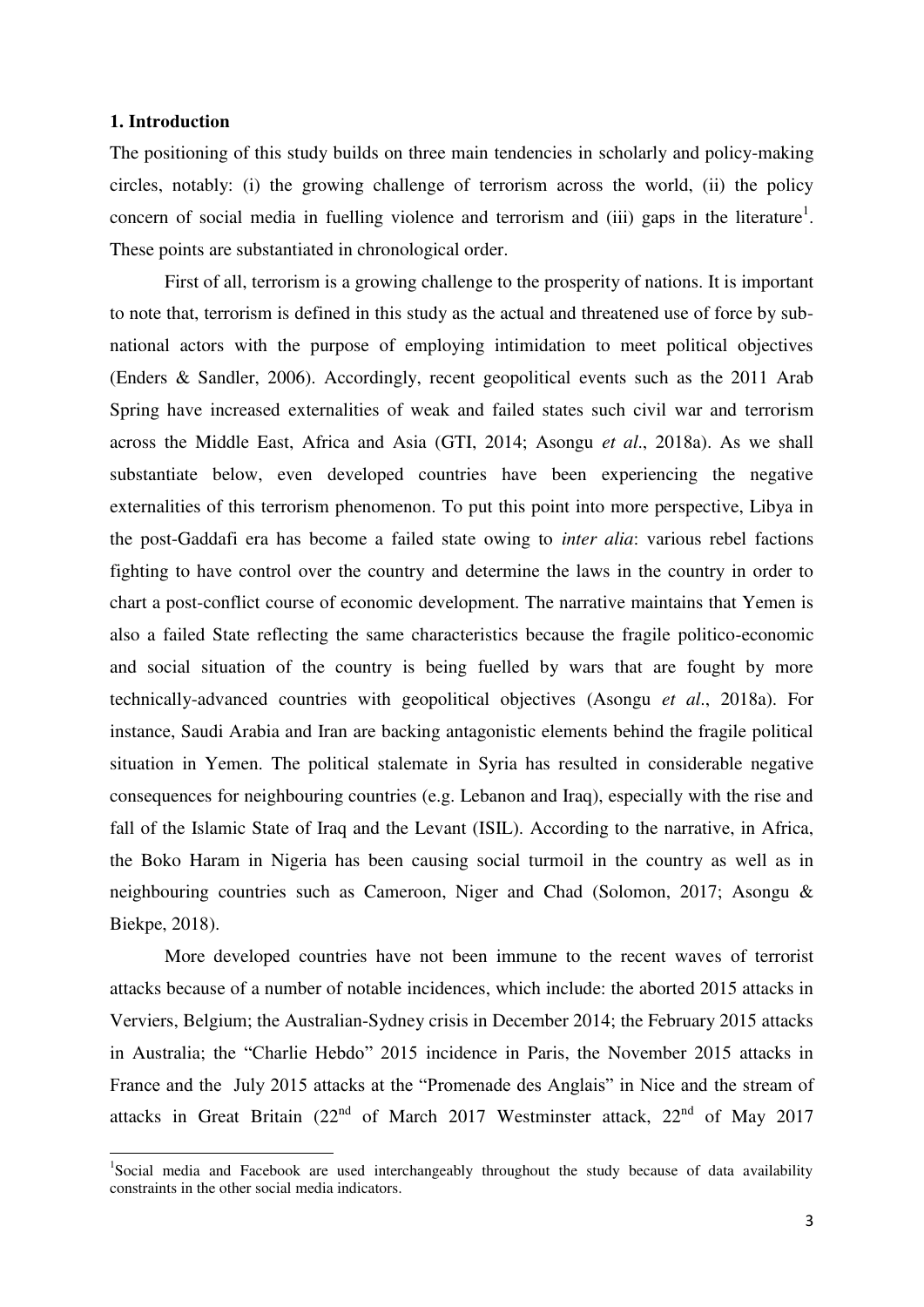Manchester Arena bombing,  $3<sup>rd</sup>$  of June 2017 London attack,  $19<sup>th</sup>$  of June Finsbury Park Attack and  $15<sup>th</sup>$  of September London tube train attack). Among possible determinants of terrorism, social media has been documented as a mechanism by which recruitments of terrorists and propaganda of terrorism is channelled (Gates & Podder, 2015).

 Second, there is no consensus in the literature on the policy concerns surrounding the role of social media in fuelling terrorism. This is essentially because one strand of the literature is of the position that social media accelerates political instability and violence (Dreyfuss, 2017a; Browning, 2018; Patton *et al*., 2014; Storrod & Densley, 2017; Bejan, 2018; Dean, Bell & Newman, 2012; Taylor, Fritsch & Liederbach, 2014). Conversely, a contending strand maintains that social media can be employed to reduce violence and political polarization (Barberá, 2015; Parkyn, 2017). Concerning the former framework, the positive incidence of social media on the 2011 Arab Spring has been documented by Wolfsfeld *et al*. (2013) while Bastos *et al*. (2015) have established the connection between protests and social media. With regard to the contending strand, Barberá (2015) has established that social media can increase political harmonization which is susceptible of decreasing political anger that can fuel terrorism. Furthermore, the strand of the literature is also supported with the position that unrests can be reduced through collaborative and networking mechanisms (Parkyn, 2017). The narrative maintains that social media can provide a good platform on which discussions between rebel factions can take place in order to assuage externalities such as political instability and terrorism. Surprisingly, as apparent from Section 2 and further perusal of the existing studies, empirical literature on the relevance of social media on terrorism is sparse.

 Third, the highlighted gap in the literature is apparent because social media is a relatively new phenomenon. According to attendant narratives, the importance of social media has not been given the necessary scholarly attention. The sparse empirical literature is traceable to constraints in data availability. This is essentially because, there are only five macroeconomic empirical studies using Facebook penetration as a measure of social media. Jha and Sarangi (2017) have investigated how Facebook penetration influences corruption. The effect of Facebook penetration on natural resource governance has been examined by Kodila-Tedika (2018) whereas Jha and Kodila-Tedika (2018) have assessed if democracy is driven by Facebook penetration. Asongu and Odhiambo (2019a, 2019b) have assessed the relationships between social media, governance and tourism.

 Noticeably from the above, this study adds to the recent strand of studies on development consequences of social media by exploiting the new dataset in order to assess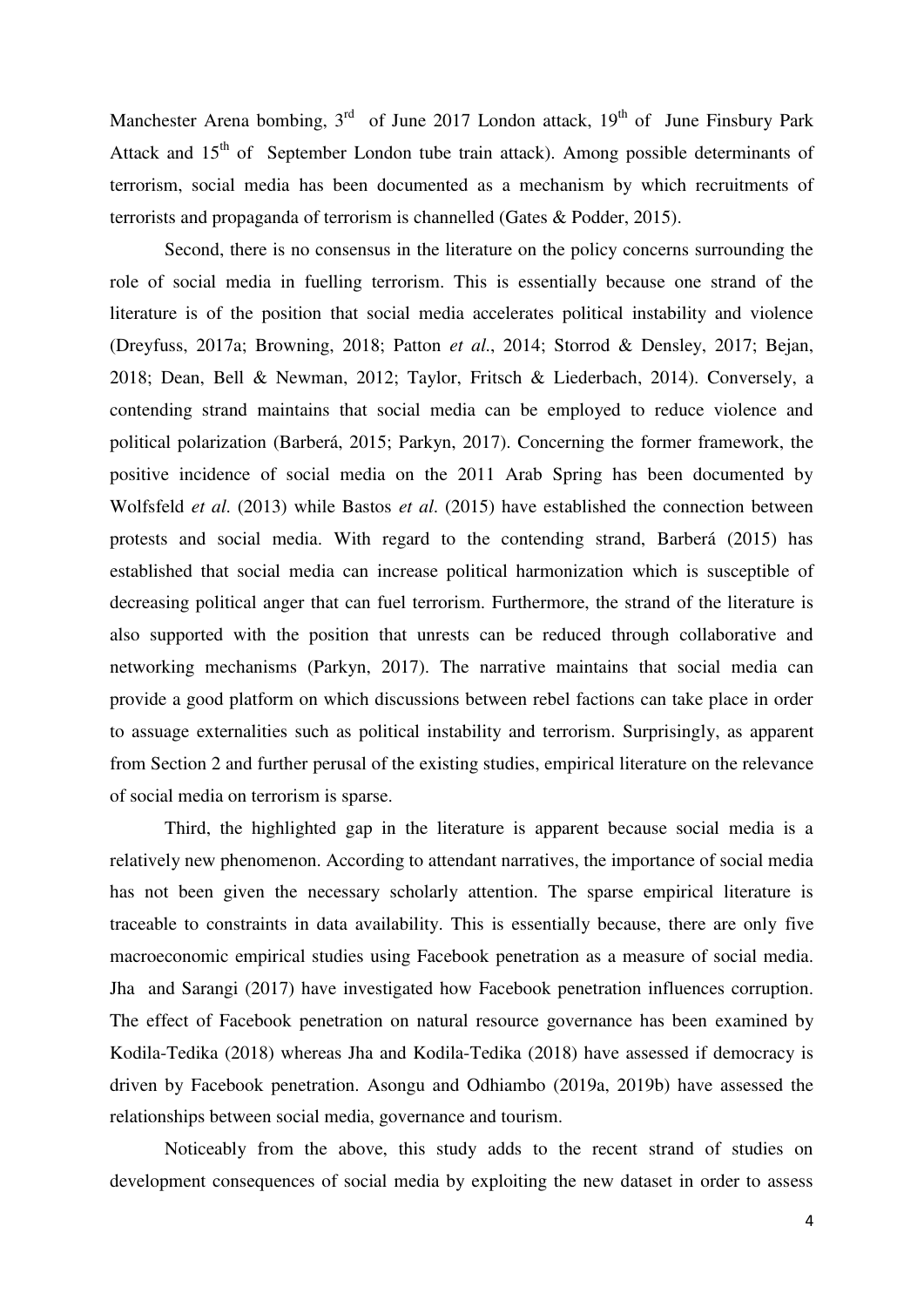the nexus between Facebook penetration and terrorism. The positioning also responds to recent policy concerns on the sparse documentation of the consequences of social media (World Bank, 2016). Moreover, exploratory discourses on the relevance of social media in terrorism have not been backed with empirical validity (Patrikarakos, 2017). Hence, this study contributes to the terrorism literature by putting some empirical validity to discourses in order to establish whether the purported positive nexus between terrorism and social media withstands empirical scrutiny. The attendant research question is the following: what is the relationship between social media and terrorism?

 In order to provide an answer to the underlying research question, the study uses a cross section of 148 countries with data for the year 2012. The empirical evidence is based on Ordinary Least Squares, Negative Binomial and Quantile regressions. The main finding is that there is a positive relationship between Facebook penetration and terrorism. The positive relationship is driven by below-median quantiles of terrorism. In other words, countries in which existing levels of terrorism are low are more significantly associated with a positive Facebook-terrorism nexus. The established positive relationship is confirmed from other externalities of terrorism: terrorism fatalities, terrorism incidents, terrorism injuries and terrorism-related property damages.

 The inquiry is positioned as an applied research study because the intuition for assessing the nexus between social media and terrorism is sound, given that information technology can be used to organise and coordinate terrorism activities. In essence, applied research is not exclusively based on the acceptance or rejection of existing theories, but could provide the basis for theory-building. Hence, this study is consistent with the extant literature in arguing that applied research that is based on sound intuition is a useful scientific activity (Costantini & Lupi, 2005 ; Narayan et al., 2011; Asongu & Nwachukwu, 2016).

 The positioning of the study on the nexus between social media and terrorism also departs from contemporary global information technology management literature which has focused on *inter alia*: the importance of globalisation in patterns of information technology (Lee & Joshi, 2016); differences in the diffusion of social media across cultures (Khan & Dongping, 2017); patterns of combined usage of information technology and innovation in Europe (Billon et al., 2017); cultural practices and virtual social network diffusion (Krishnan et al., 2016); progress in the international hyperlink network (Barnett et al., 2016); youth civic engagement behaviour on social media (Warren et al., 2016; Montgomery & Xenos, 2008; Valenzuela et al., 2012); linkages between information technology, information sharing and inclusive development (Afutu-Kotey et al., 2017; Asongu & Boateng, 2018; Bongomin et al.,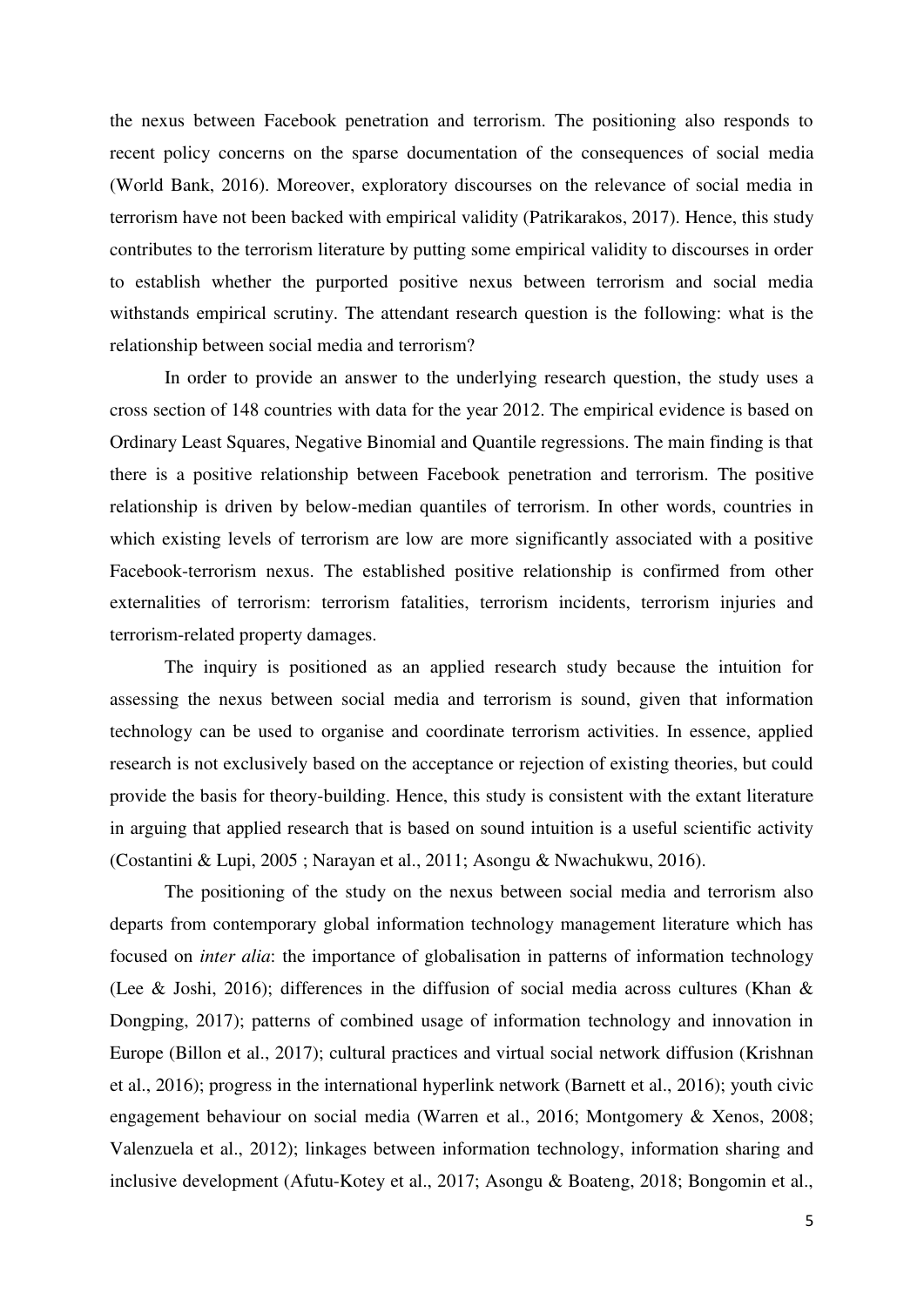2018 ; Gosavi, 2018; Humbani & Wiese, 2018; Isszhaku et al., 2018; Minkoua Nzie et al., 2018; Muthinja & Chipeta, 2018; Abor et al., 2018; Tchamyou, 2019; Tchamyou et al., 2019) and determinants of information technology in developing countries (Asongu et al., 2018b).

The rest of the study is structured as follows. A review of existing literature is covered in Section 2 while the data and methodology are disclosed in Section 3. Section 4 presents the empirical results while Section 5 concludes with implications and future research directions.

#### **2. Review of existing literature**

#### **2.1 Drivers and deterrents of terrorism**

The terrorism literature has failed to engage the dimension of social media as a driver of terrorism. As summarized in Table 1, the surveyed literature has failed to engage the element of social media, probably because of data availability constraints. The surveyed literature is expanded in four main strands, namely: (i) foreign aid and policy; (ii) democracy, civil liberties and state failure; (iii) welfare and foreign occupation and (iv) military expenditure.

First, with regard to the nexus between policy and terrorism, Savun and Phillips (2009) have investigated why countries that are associated with better democratic values are more likely to be affected by transnational terrorism. The authors have concluded that, the relationship depends on the behaviour of the country. They maintain that, irrespective of the type of regime (i.e. democratic versus autocratic regimes), if political systems are more concerned with international politics, they are equally more likely to be vulnerable to transnational terrorism. This is not the case with countries that pursue isolationist projects. The nexus between refugees, humanitarian aid and terrorism have been assessed by Choi and Salehyan (2014) who have established that "no good deed goes unpunished". The finding builds on the evidence provided which support the perspective that aid allocations enable the elite in militant factions to loot and corrupt: incidences which provide opportunities for foreign interest in a country to be targeted and attacked by terrorists. In another study published the same year, Button (2014) used the mechanisms of "interstate rivalry" in the examination of why the use of development assistance for counterterrorism purposes does not work in all circumstances. The author maintains that when foreign aid from the United States of America (USA) is sent to recipients who are associated with interstate rivalry, the underlying recipients also in turn employ development assistance as an instrument of war against their rivals. Hence, the foreign aid intended to be used in fighting terrorism is not used accordingly, but invested to ensure victory in interstate wars.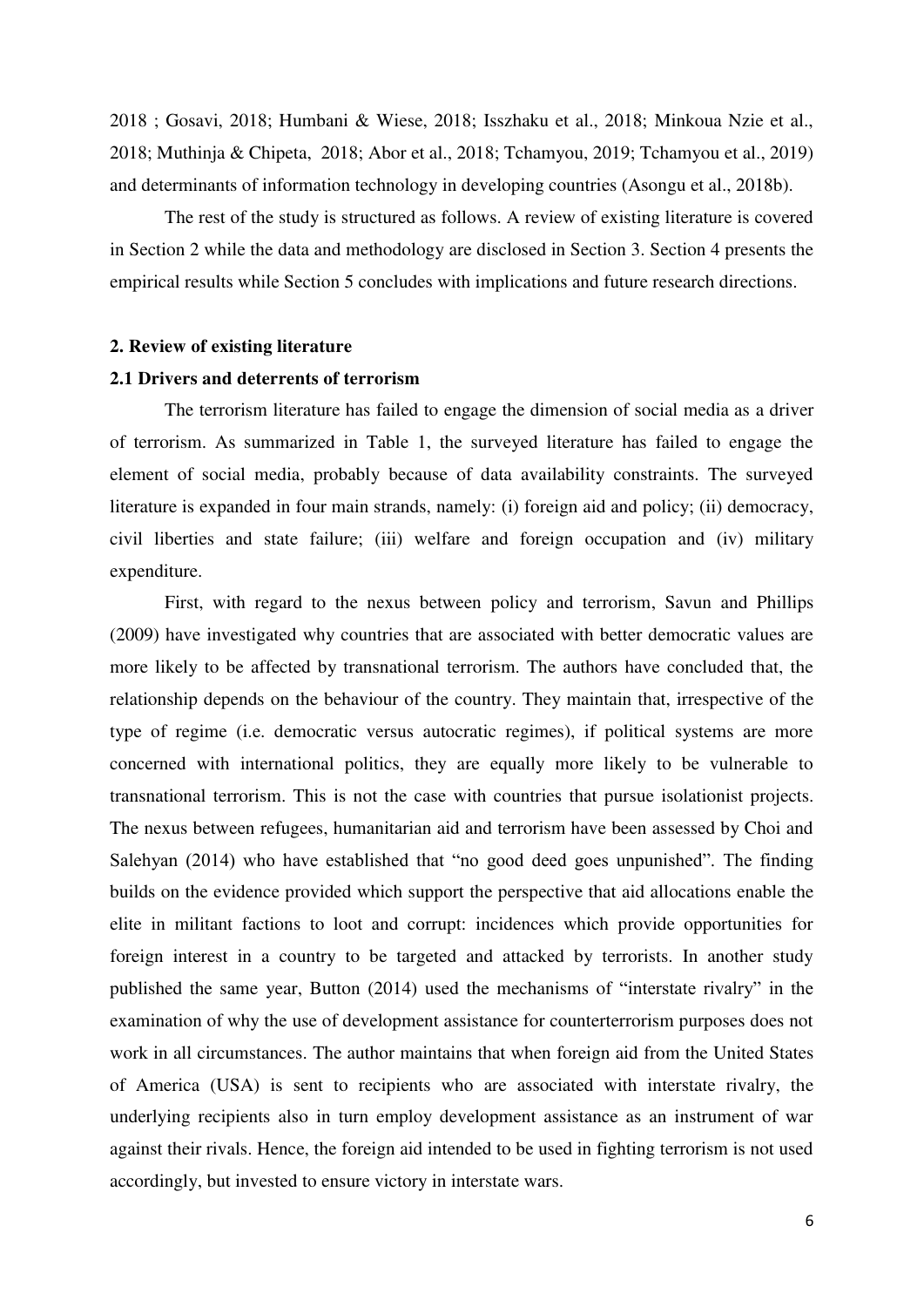Button and Carter (2014) have shown that the connection between foreign aid and transnational terrorism is contingent on whether terrorism in the country receiving foreign aid threatens the interest of the USA or not. The authors have concluded that allocation of development assistance from the USA is more directly to countries in which the interests of the USA are likely to be targeted by terrorists. Eng and Urperlainen (2015) have established that, while for the purpose of credibility, considerable rewards are promised by donors, these donors equally promise severe sanctions that are often out of proportion. The authors also find that the underlying rewards and sanctions cannot be simultaneously engaged unless such actions are supported by domestic interest groups. Asongu and Ssozi (2017) have established that foreign aid is most effective in the fight against terrorism in nations where existing levels of terrorism are highest.

The second strand focuses on civil liberties, democracy and state failure. Within this framework, Lee (2013) has examined the nexus between democracy, hostage-taking and civil liberties in order to provide insights into how types of governments are linked to terrorism. The study is based on the premise that terrorism-motivated hostage-taking has a higher propensity to be associated with governments that are democratic because much emphasis is placed on personal freedom and human values.

The relationship between "military and economic development assistance from the United States" and the rise of anti-American terrorism is investigated by Gries *et al*. (2015) who conclude that terrorism-related anti-American sentiments are fuelled by a combination of dependence (i.e. economic and military reliance) and local repression. No evidence is found to support the view that development assistance from the USA helps in making the USA safer. Coggins (2015) assesses if state failure causes terrorism to establish that, failed and failing states are substantially not associated with higher levels of terrorism. However, nations that are collapsing politically and in a state of war, are linked with higher incidences of terrorism. Asongu and Nwachukwu (2017) have shown that terrorism affects governance dynamics (political, economic and institutional components) whereas Asongu *et al*. (2018a) have concluded that good governance mechanisms (especially political stability) can be used to effectively fight terrorism.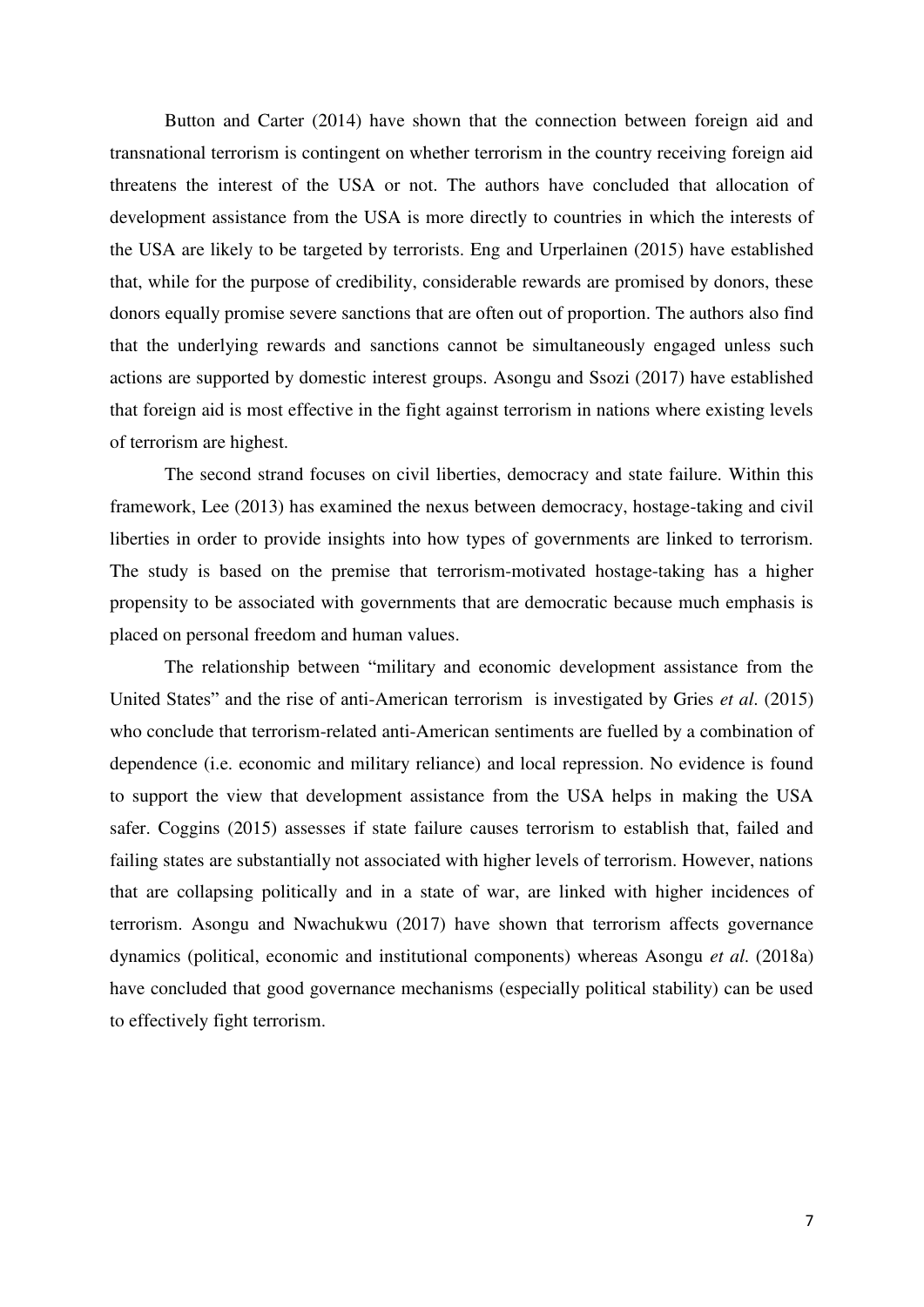| Author(s)                          | Period                                | <b>Sample</b>                                     | Methodology                                                                                                                       | <b>Terrorism</b><br><b>Dynamics</b>            | <b>Instruments</b>                                                    | <b>Effects</b> on<br>terrorism                                                                      |
|------------------------------------|---------------------------------------|---------------------------------------------------|-----------------------------------------------------------------------------------------------------------------------------------|------------------------------------------------|-----------------------------------------------------------------------|-----------------------------------------------------------------------------------------------------|
| Tavares (2004)                     | $1987 -$<br>2001                      | 2725 observations<br>and 1428 attacks             | <b>OLS</b>                                                                                                                        | Domestic and<br>transnational<br>Terrorism     | Democracy                                                             | The instrument<br>reduces terrorism                                                                 |
| <b>Testas</b> (2004)               | $1968-$<br>1991                       | 37 Muslim<br>countries                            | Poisson Regression<br>Model                                                                                                       | Transnational<br>terrorism                     | University enrolment                                                  | The instrument<br>increases<br>terrorism                                                            |
| Bravo & Dias<br>(2006)             | 1997-<br>2004                         | 60–85 Countries                                   | <b>OLS</b>                                                                                                                        | Domestic and<br>transnational<br>terrorism     | Adult population<br>literacy rate                                     | The instrument<br>reduces terrorism                                                                 |
| Drakos & Gofas<br>(2006)           | $1985-$<br>1998                       | 139 Countries                                     | Negative Binomial and<br>Zero-inflated Negative<br><b>Binomial Regressions</b>                                                    | Transnational<br>terrorism                     | Trade openness and<br>Polity                                          | The instruments<br>reduces terrorism                                                                |
| Kurrild-Klitgaard<br>et al. (2006) | 1996-<br>2002                         | 97-121 Countries                                  | binary logistical<br>regression                                                                                                   | Transnational<br>terrorism                     | political rights and<br>civil liberties                               | The instruments<br>reduces terrorism                                                                |
| Azam &Thelen<br>(2008)             | 1990-<br>2004                         | 176 Countries                                     | negative binomial<br>model                                                                                                        | Transnational<br>terrorism                     | Secondary school<br>enrolment                                         | The instrument<br>reduces terrorism                                                                 |
| Savun & Phillips<br>(2009)         | 1968-<br>2001<br>and<br>1998-<br>2004 | 163 Countries                                     | Zero-Inflated Negative<br><b>Binomial Regression</b>                                                                              | Domestic and<br>Transnational<br>Terrorism     | Democracy and<br>foreign policy<br>behaviour                          | Isolationist<br>foreign policy and<br>less democracy<br>breed less<br>terrorism                     |
| Azam &Thelen<br>(2010)             | 1990-<br>2004                         | 132 Countries                                     | negative binomial<br>model                                                                                                        | Transnational<br>terrorism                     | Secondary school<br>enrolment                                         | The instrument<br>reduces terrorism                                                                 |
| Choi (2010)                        | 1984-<br>2004                         | 131 countries                                     | negative binomial<br>maximum likelihood<br>regression, averaged<br>negative binomial<br>regression and rare<br>event logit models | Domestic and<br>international<br>terrorism     | Democratic rule of<br>law                                             | The instrument<br>reduce terrorism                                                                  |
| Krieger &<br>Meierrieks (2010)     | 1980-<br>2003                         | 15 Western<br>European<br>countries               | negative binomial<br>count model                                                                                                  | Home-grown<br>terrorism                        | Social spending                                                       | Higher spending<br>in some field<br>reduces terror                                                  |
| Kavanagh (2011)                    | $1992 -$<br>1996                      | Lebanon                                           | Logit model                                                                                                                       | Domestic<br>terror<br>(Hezbollah<br>militants) | The role of education<br>and poverty in<br>terrorism<br>participation | poverty increases<br>terrorism<br>participation for<br>individuals with<br>high education           |
| Bhavnani (2011)                    | 2006-<br>2008                         | Israel and two<br>rival Palestinian<br>factions   | Logistic regression                                                                                                               | Transnational<br>terrorism                     | Selective violence<br>based on political<br>control                   | Selective violence<br>based on Israeli<br>control                                                   |
| Hoffman et al.<br>(2013)           | 1975-<br>1995                         | Undisclosed. Use<br>of annual costs of<br>attacks | ZINB (zero-inflated<br>negative binomial)<br>regression models                                                                    | Transnational<br>terrorism                     | Press freedom and<br>publicity                                        | Demand for press<br>attention fuels<br>terrorism                                                    |
| Lee $(2013)$                       | 1978-<br>2005                         | Hostage events                                    | the multilevel Poisson<br>model                                                                                                   | Hostage-taking<br>terrorism                    | Democratic values<br>(Civil liberties and<br>press freedom)           | Democratic values<br>motivate terrorism                                                             |
| Bell et al. (2014)                 | 1970-<br>2006                         | 144 countries                                     | Negative Binomial<br>Regression                                                                                                   | Domestic and<br>transnational<br>terrorism     | Lack of transparency<br>(internal & external)                         | Internal $&$<br>external<br>transparency<br>increases<br>domestic and<br>transnational<br>terrorism |
| Button $(2014)$                    | 1968-<br>2008                         | Recipients of<br>USA foreign aid                  | duration and count<br>models                                                                                                      | International<br>terrorism                     | USA foreign aid                                                       | Effective when<br>recipient state do<br>not have<br>conflicting<br>priorities                       |
| Button & Carter<br>(2014)          | 1970-<br>2007                         | USA and USA<br>allies                             | Non-contemporary<br>regressions                                                                                                   | Global and<br>transnational<br>terrorisms      | USA foreign aid                                                       | Effective when<br>USA interest are<br>threatened                                                    |
| Choi & Salehyan<br>(2014)          | 1970-<br>2007                         | 154 Countries                                     | negative binomial<br>regression and tobit                                                                                         | Domestic and<br>transnational                  | Infusion of aid<br>resources                                          | Countries with<br>more refugees                                                                     |

## **Table 1: Drivers and Deterrents of Terrorism**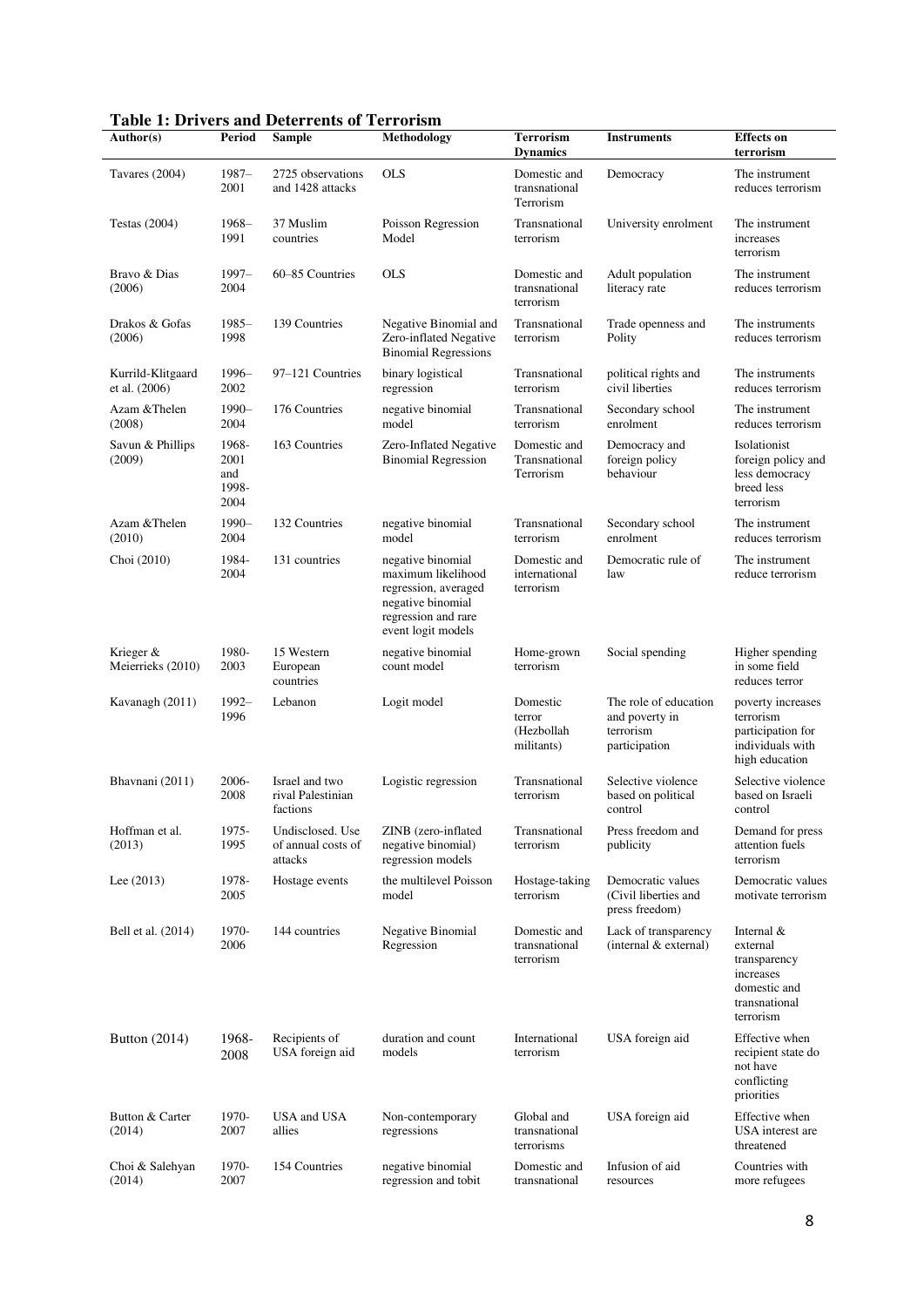|                                  |               |                                 | model                                                                               | terrorism                                                                                                                                             |                                                                                                                                                          | experience more<br>terrorism                                                                                                                                         |
|----------------------------------|---------------|---------------------------------|-------------------------------------------------------------------------------------|-------------------------------------------------------------------------------------------------------------------------------------------------------|----------------------------------------------------------------------------------------------------------------------------------------------------------|----------------------------------------------------------------------------------------------------------------------------------------------------------------------|
| Collard-Wexler et<br>al. (2014)  | 1980-<br>2008 | 74 foreign state<br>occupations | Naïve and Hardening<br>mechanisms models<br>based on Pape's theory<br>of occupation | Suicide attacks<br>in countries<br>experiencing<br>foreign<br>military<br>occupation                                                                  | Avoidance of foreign<br>military interventions<br>to mitigate suicide<br>attacks in countries<br>experiencing military<br>interventions.                 | Foreign<br>occupations<br>increases suicide<br>attacks                                                                                                               |
| Enders et al.<br>(2014)          | 1970-<br>2010 | Undisclosed                     | Terrorism Lorenz<br>curve and nonlinear<br>smooth transition<br>regressions         | Domestic and<br>transitional<br>terrorism                                                                                                             | Real GDP per capita                                                                                                                                      | Terrorism more<br>concentrated in<br>middle-income<br>countries                                                                                                      |
| Brockhoff et al.<br>(2015)       | 1984-<br>2007 | 133 countries                   | Two-step cluster<br>analysis                                                        | Domestic<br>terrorism                                                                                                                                 | Education                                                                                                                                                | Education<br>decreases<br>terrorism<br>especially when<br>socio-economic<br>conditions are<br>better                                                                 |
| Coggins $(2015)$                 | 1999-<br>2008 | 155 countries                   | <b>GEE1</b> Negative<br><b>Binomial</b>                                             | Location,<br>perpetrator,<br>domestic,<br>domestic-<br>perpetrator,<br>international-<br>location and<br>international-<br>perpetrator<br>terrorisms. | Stages of failed states                                                                                                                                  | Avoidance of<br>failed states in<br>war or political<br>collapse                                                                                                     |
| Gries et al. $(2015)$            | 1984-<br>2008 | 126 countries                   | Negative Binomial<br>Regression and<br>System GMM                                   | Anti-USA<br>terrorism                                                                                                                                 | USA aid dependence                                                                                                                                       | USA aid-<br>dependence fuels<br>Anti-USA<br>terrorism                                                                                                                |
| Asongu & Ssozi<br>(2017)         | 1984-<br>2008 | 78 developing<br>countries      | Quantile regressions                                                                | domestic,<br>transnational,<br>unclear and<br>total terrorism<br>dynamics                                                                             | Bilateral, Multilateral<br>and Total aid                                                                                                                 | Aid is effective in<br>the highest<br>quantile of<br>transnational<br>terrorism                                                                                      |
| Choi & Piazza<br>(2017)          | 1981-<br>2005 | 138 Countries                   | negative binomial<br>maximum-likelihood<br>regression model                         | Suicide attacks<br>in countries<br>experiencing<br>military<br>interventions                                                                          | Avoidance of foreign<br>military interventions<br>to mitigate suicide<br>attacks in countries<br>experiencing military<br>interventions.                 | Certain features of<br>pro-government<br>intervention<br>increase suicide<br>attacks in<br>countries<br>experience<br>military<br>interventions<br>13.34-19.92 years |
| Asongu &<br>Nwachukwu<br>(2018a) | 1984-<br>2008 | 78 developing<br>countries      | GMM (Roodman)                                                                       | Domestic &<br>Transnational                                                                                                                           | Catch-up for policy<br>harmonization                                                                                                                     | for domestic<br>terrorism and<br>24.67-27.88 years<br>for transnational<br>terrorism                                                                                 |
| Asongu et al.<br>(2019)          | 1998-<br>2012 | 53 African<br>countries         | GMM (Roodman)                                                                       | Domestic,<br>transitional,<br>unclear and<br>total terrorism<br>dynamics                                                                              | Political stability,<br>"voice &<br>accountability",<br>government<br>effectiveness,<br>regulatory quality,<br>corruption-control<br>and the rule of law | All the engaged<br>governance<br>instruments<br>negatively affect<br>terrorism                                                                                       |

GMM: Generalized Method of Moments.

 The third strand focuses on papers that have investigated the relationship between terrorism and welfare. Kieger and Meirrieks (2010) in this strand have assessed the relationship between terrorism and welfare capitalism in the world. The authors have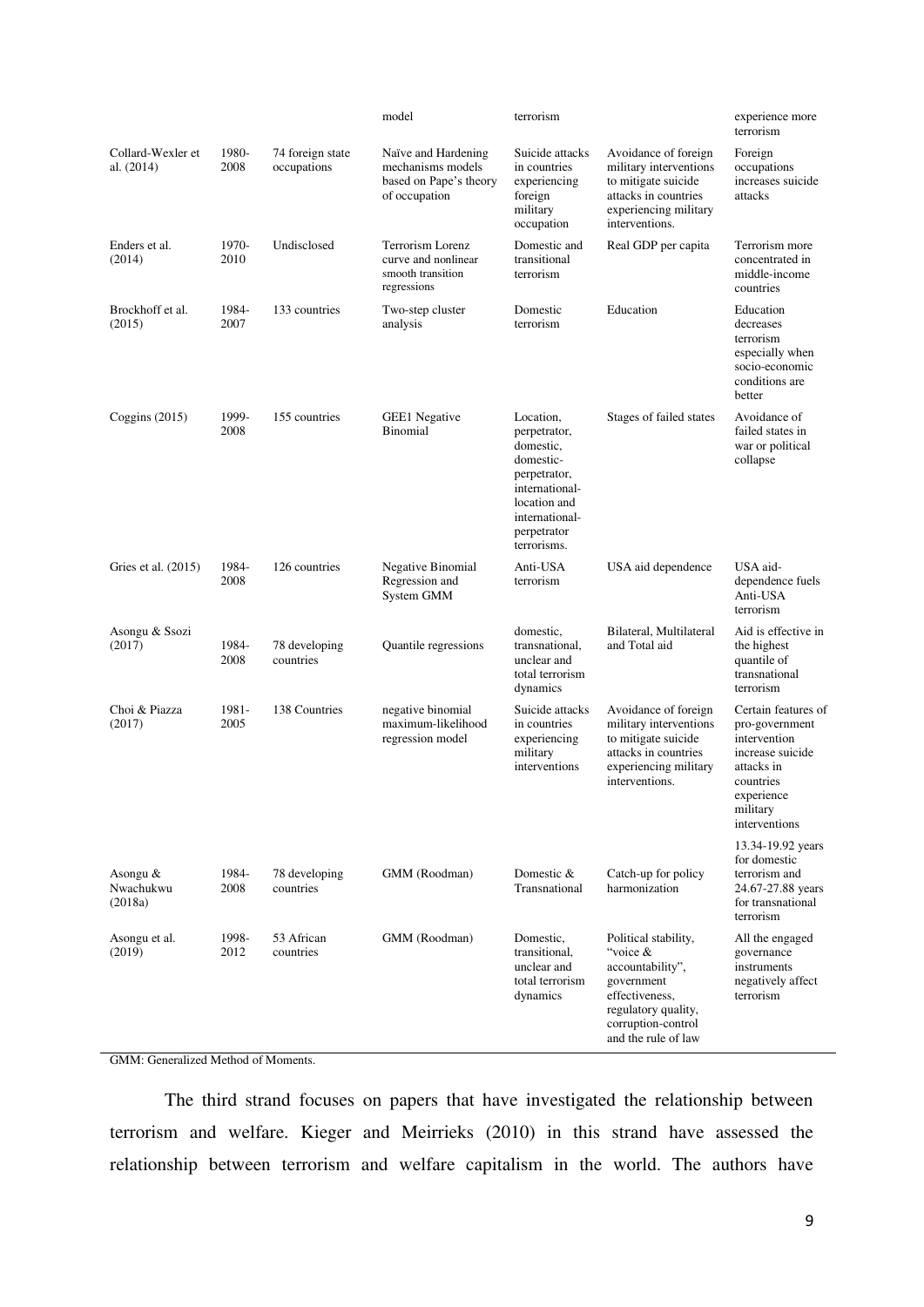established that in some sectors (e.g. public housing), social spending does not cause domestically-grown terrorism. However, the public spending in other sectors (e.g. labour market programs, unemployment and health) deter the occurrence of terrorism. In the same vein, Asongu *et al*. (2017) have concluded that inclusive human development is a significant tool in the fight against terrorism. The differing nonlinear nexus between terrorism and levels of income is examined by Enders *et al*. (2014) who establish that attacks of transnational and domestic nature are apparent in middle income countries. According to Kavanagh (2011), for students who have at least a high school educational level, their poverty status increases their sympathy for the Hezbollah militant movement.

The fourth strand is concerned with studies that have assessed the relationship between foreign occupation, military interventions and terrorism. In this strand, Collard-Wexler *et al*. (2014) examine whether suicide attacks are motivated by foreign occupation and find a significant impact. Choi and Piazza (2017) assess if suicide attacks are motivated by military interventions to find that in exceptional situations, some foreign interventions lead to suicide attacks in countries where military interventions occur. Asongu and Amankwah-Amoah (2018) have concluded that a critical mass of between 4.224 and 7.363 of military expenditure as a percentage of GDP is required to completely nullify the negative effect of terrorism on capital flight.

#### **2.2 Social media, ideological polarization and radicalisation**

As recently documented by Barberá (2015), social media improves the exposure of citizens to diverse political information and political views. This diversity could lead to political polarization and ultimately to political terror. The relationship between social media, ideological polarization and radicalization can be discussed in two main strands, notably: (i) the role of social media in political information and (ii) the importance of social media in political polarization and political radicalization.

 Concerning the first strand, social media enables citizens from different political ideologies to connect with each other and exchange information. As substantiated by Kaplan and Haenlein (2010), the consumption of political information through social media is not exclusively restricted to interactions between friends, family, acquaintance and co-workers. Hence, the information diversity and heated exchanges can fuel political polarization and radicalization. Accordingly, when citizens are using social media, it is very unlikely for them to select the information that they will be exposed to, because information is incidental, in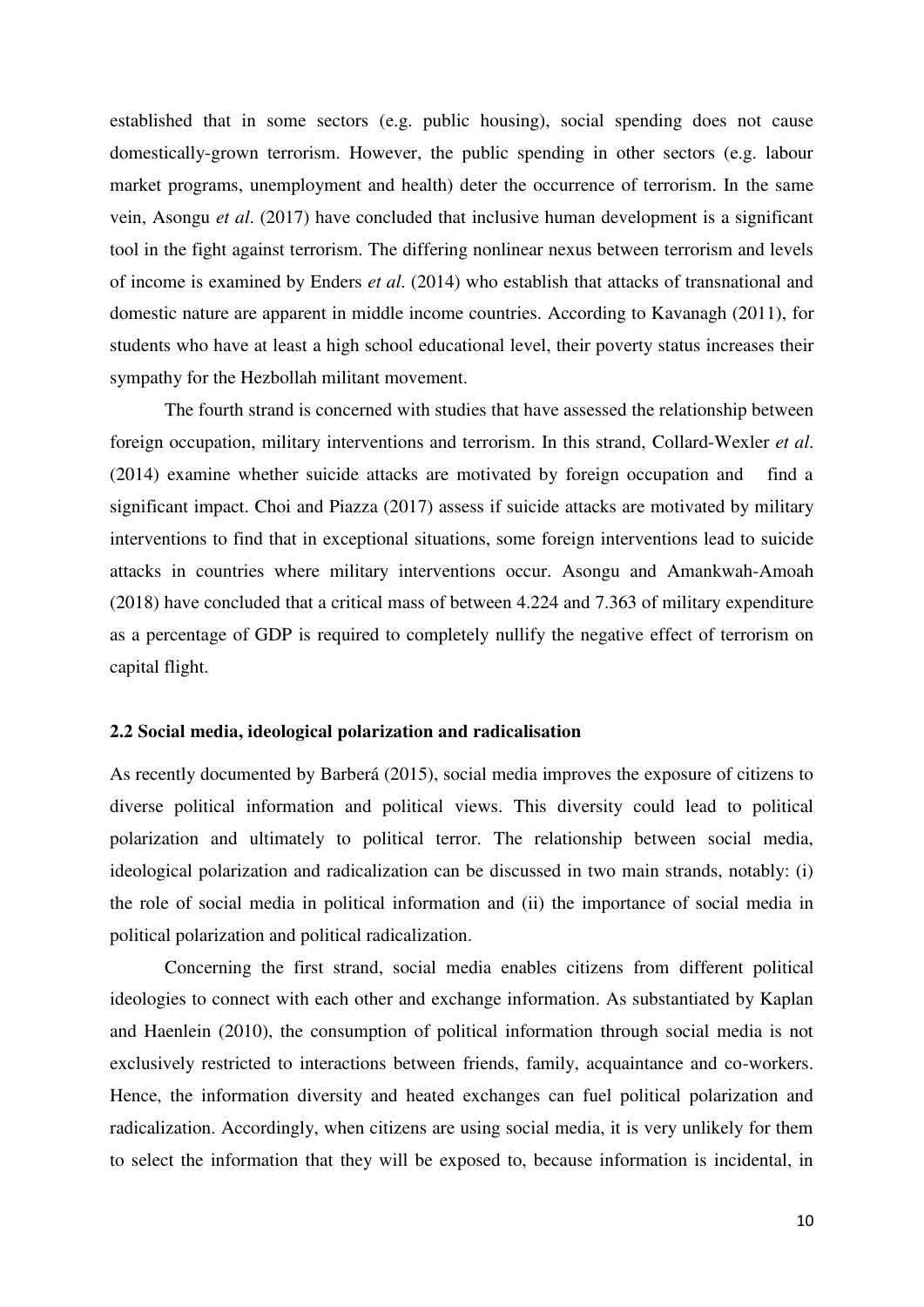addition to the fact that users are exposed to all information that is shared by their friends and acquaintances (Brundidge, 2010).

 In accordance with Barberá (2015), the diversity of information can best be articulated by a report from the Pew Research Center. According to the centre, as of 2013, approximately 50% of users of social media (i.e. Facebook and Twitter) consumed news from various websites. Moreover, according to the same narrative, about 78% of the users were equally incidentally exposed to information of political nature. According to Burke and Kraut (2014), offline networks overlap with personal networks: which is further evidence of the diversity of information that social media users can consume. Furthermore, the firmness of interpersonal relationships is contingent on how often users interact with social media and recommend news to be consumed by other users (Mutz, 2006; Gilbert & Karahalios, 2009; Bakshy *et al*., 2012; Jones *et al*., 2013; Messing & Westwood, 2014).

 With regard to the second consideration on the relevance of social media in political radicalization and political polarization, while existing literature has substantially documented the role of social media in reducing political polarization and political terror, we argue in this study that the relationship between social media and terrorism is still open to debate. The underlying studies include: the use of social media to connect users with the same ideological standpoints (Conover *et al*., 2012; Smith *et al*., 2014; Barberá & Rivero, 2014; Colleoni *et al*., 2014); the contingency of the exposure to political information on the users' network heterogeneity (Mutz, 2006; Bakshy *et al*., 2012). Consistent with Barberá (2015), the heterogeneity of information from social media could increase political moderation and less violence for various motives, *inter alia*: political tolerance and "*greater awareness of rationales for oppositional views*" (Mutz, 2002, p.114), a learning mechanism for political socialization (Stoker & Jennings, 2008) and mitigation of overconfidence in political positions (Ortoleva & Snowberg, 2015; Iyengar *et al*., 2012).

 In spite of these tendencies, social media can still promote political polarization, political radicalization and by extension terrorism, because as we have motivated in the introduction, there is a strand in the literature maintaining that social media accelerates political violence and political instability (Patton *et al*., 2014; Dreyfuss, 2017a; Browning, 2018; Storrod & Densley, 2017; Bejan, 2018). Emphasis on political dimensions of instability is consistent with the definition of terrorism used in this study, notably: terrorism is defined as the actual and threatened use of force by sub-national actors with the purpose of employing intimidation to meet political objectives (Enders & Sandler, 2006).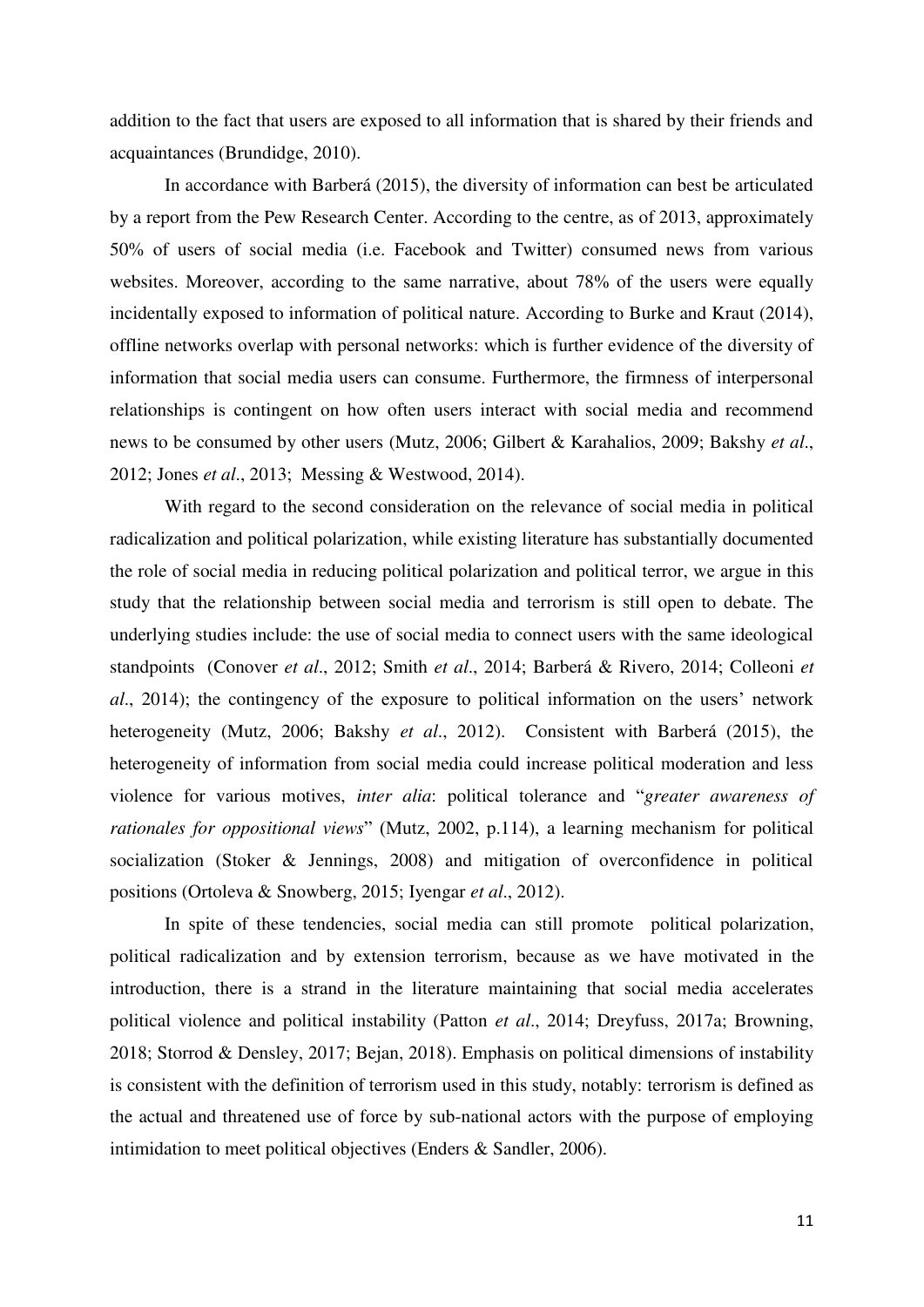#### **3. Data and methodology**

## **3.1 Data**

This study examines a cross-sectional sample of one hundred and forty eight countries with data for the year 2012. The data is obtained from the Global Peace Index (GPI) (2016). The sources used in the GPI (2016) include: Qualitative assessments by the Economic Intelligence Unit (EIU) analysts' estimates; the Uppsala Conflict Data Program (UCDP) Battle-Related Deaths Dataset; the Institute for Economics and Peace (IEP); the United Nations Office on Drugs and Crime (UNODC) Surveys on Crime Trends; the Operations of Criminal Justice Systems (CTS); the International Institute for Strategic Studies (IISS), the United Nations Committee on Contributions and Asongu and Odhiambo (2019b). The dataset is limited to one hundred and forty eight countries and for the year 2012 because of data availability constraints. Accordingly, Facebook data is available only for the year 2012. It comes from Asongu and Odhiambo (2019b) and is measured as the share of population using Facebook. It is important to note that "Quintly" which is a social media benchmarking and analytics Solution Company is the original source of the data. Consistent with the motivation of this study, the Facebook data has been recently used by five studies to assess the relevance of social media in development outcomes (Jha & Sarangi, 2017; Kodila-Tedika, 2018; Jha & Kodila-Tedika, 2018; Asongu & Odhiambo, 2019a, 2019b).

 The outcome variable is the global terrorism index (GTI) from GTI (2014). This main outcome variable is decomposed into four terrorism externalities, namely: terrorism fatalities, terrorism incidents, terrorism injuries and terrorism-related property damages. Accordingly, the terrorism externalities are the four components of the GTI used as the main outcome variable. Consistent with recent literature on conflicts, crimes, violence and terrorism (Blanco & Grier, 2009; Freytag *et al*., 2011; GPI, 2016; Asongu & Kodila-Tedika, 2016, 2017; Asongu *et al*., 2018c; Asongu & Nwachukwu, 2018), the study adopts four non-dummy and two dummy control variables, namely: access to weapons, violent crime, conflict intensity, political instability, low income countries and South Asian nations. The first-four are nondummy variables while the last-two are dummy variables. From intuition and corresponding literature motivating the choice of the control variables, a positive relationship is expected between non-dummy variables and terrorism because these variables reflect risk factors that fuel terrorism and associated externalities. The dummy variables are used to control for the unobserved heterogeneity.

 It is important to emphasize that the dependent variables are log-transformed in some estimations so that they should be consistent with data behaviour needed for the empirical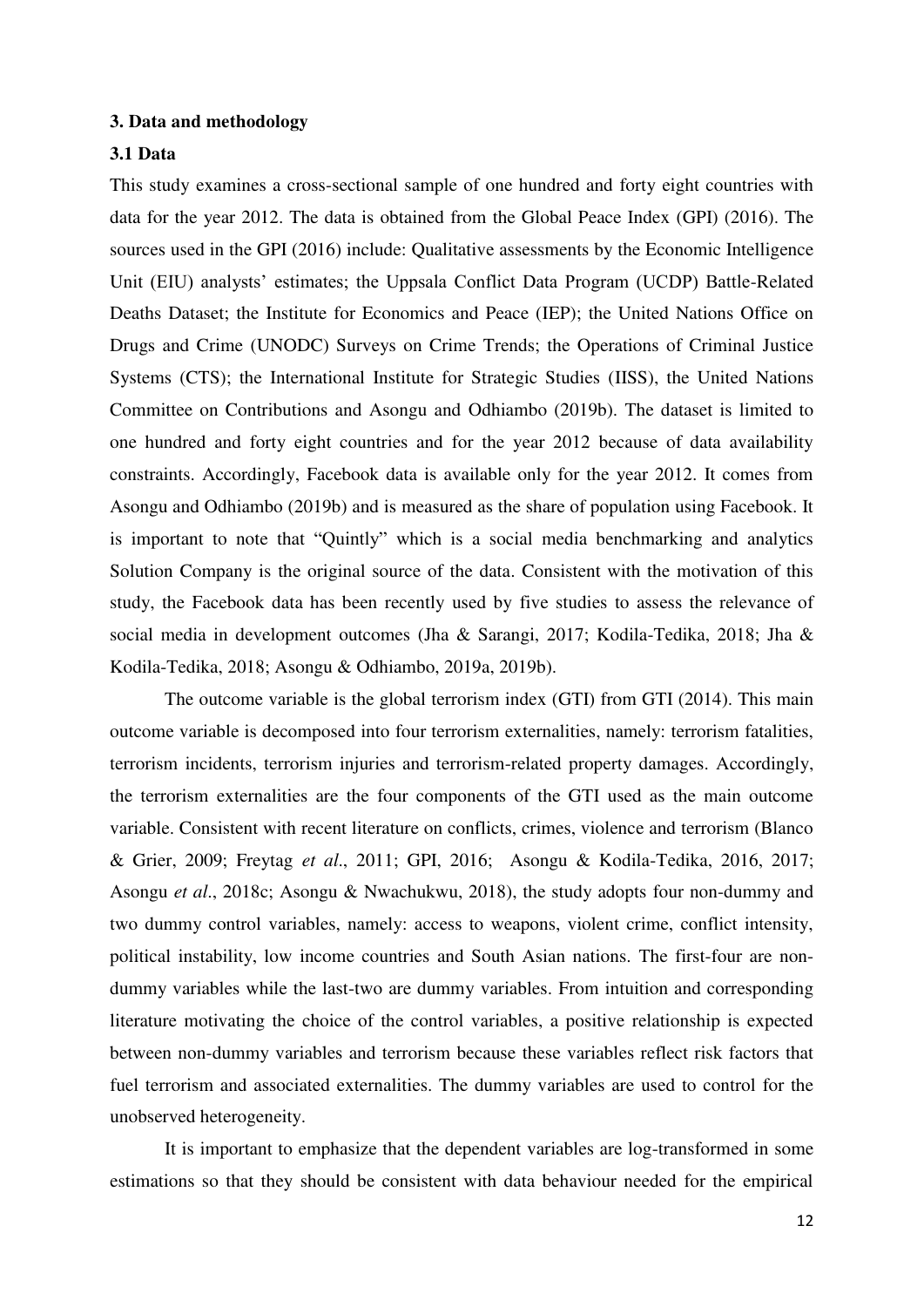strategies. Accordingly, Ordinary Least Squares (OLS) and Quantile regressions can use logtransformed dependent variables. Conversely, count data can be used for the Negative Binomial regressions because the empirical strategy is not consistent with dependent variables that follow a normal distribution. Appendix 1 provides the definitions and sources of the variables while Appendix 2 discloses both the summary statistics in Panel A and sampled countries in Panel B. The summary statistics informs the research with two main insights. On the one hand, the mean values of the engaged variables are comparable. Accordingly, in the empirical literature, units of variables being examined should be comparable in terms of mean values in order for the estimation to be robust. For instance, it is not feasible to compare decimal points with thousands or millions of units. On the other hand, the variations from the perspective of standard deviations are high enough for the study to expect significant estimated linkages from the empirical results. The correlation matrix is provided in Appendix 3.

#### **3.2 Methodology**

#### *3.2.1 Ordinary Least Squares*

An Ordinary Least Squares (OLS) approach is adopted by the study because of the cross sectional nature of the dataset. The choice of this estimation approach is in line with recent literature based on cross sectional data (Andrés, 2006; Asongu, 2013a; Kodila-Tedika & Asongu, 2015). Equation 1 below shows the relationship between terrorism and social media, to be estimated

$$
T_i = \alpha_1 + \alpha_2 SM_i + \alpha_3 X_i + \varepsilon_i, \tag{1}
$$

where  $T_i(SM_i)$  represents a terrorism (social media) indicator for country *i*,  $\alpha_1$  is a constant, *X* is the vector of control variables, and  $\varepsilon$ <sub>i</sub> the error term. *X* contains: access to weapons, violent crime, conflict intensity, political instability, low income and South Asia. The terrorism indicators are: the global terrorism index, terrorism fatalities, terrorism incidents, terrorism injuries and terrorism-related property damages

#### *3.2.2 Negative Binomial Regressions*

Given the positive skew associated with the terrorism variables, a Negative Binomial regression is also employed on terrorism outcome variables that are not log-transformed. This empirical strategy is consistent with recent literature using this type of data (Choi & Luo,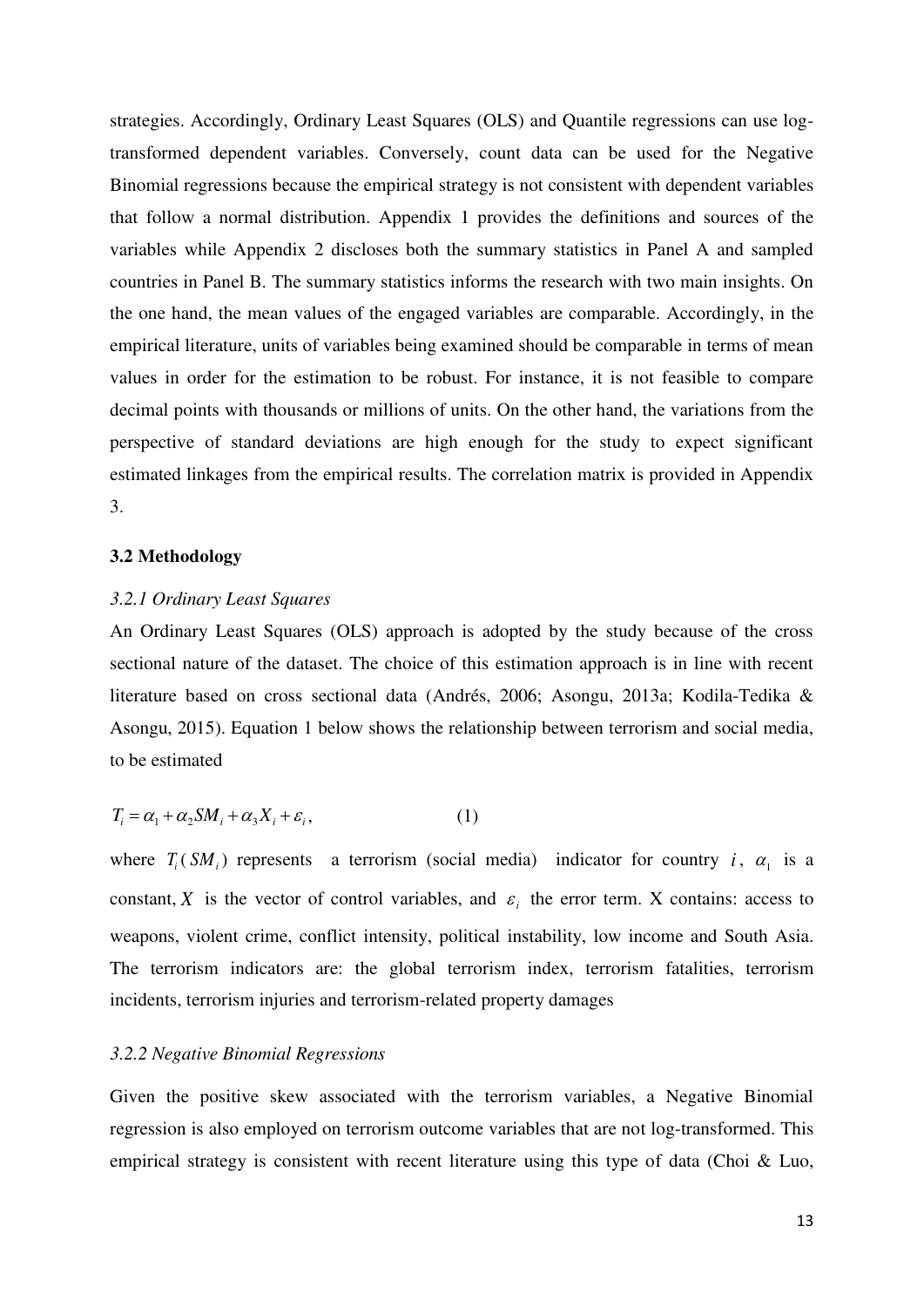2013; Choi, 2015). In the regression, the mean of y is determined by the exposure time *t* and a set of *k* regressor variables (the *x's*). The expression relating these quantities is presented in Equation (2):

 $\mu_i = exp(\ln(t_i) + \beta_1 x_{1i} + \beta_2 x_{2i} + \dots + \beta_k x_{ki}),$  (2)

where,  $x_1 \equiv 1$  and  $\beta_1$  is the intercept.  $\beta_1, \beta_2, \ldots, \beta_k$  correspond to unknown parameters to be estimated. Their estimates are symbolized as  $b_1, b_2, ..., b_k$ . The fundamental Negative Binomial regression model for an observation  $i$  is written as in Equation (3):

$$
\Pr(Y = y_i | \mu_i, \alpha) = \frac{\Gamma(y_i + \alpha^{-1})}{\Gamma(\alpha^{-1})\Gamma(y_i + 1)} \left(\frac{1}{1 + \alpha\mu_i}\right)^{\alpha^{-1}} \left(\frac{\alpha\mu_i}{1 + \alpha\mu_i}\right)^{y_i}, \tag{3}
$$

where,  $\mu_i = t_i \mu$  and  $\alpha = \frac{1}{V}$  $\alpha = \frac{1}{1}$  the generalised Poisson Distribution which includes a gamma noise variable with a mean of 1 and a scale of  $\nu$ . The parameter  $\mu$  represents the mean incidence rate of *y* per unit of exposure or time. Hence, μ is the risk of a new occurrence of the event during a specified exposure period, t (NCSS, 2017).

## *3.2.3Quantile Regressions*

 The OLS and Negative Binomial regressions presented in the previous two sections estimate the outcome variable at the mean of the conditional distribution. However, such estimation techniques are characterized by the shortcoming that the relationship between Facebook penetration and terrorism may be conditional on existing levels of terrorism, such that it is important to distinguish between low, intermediate and high initial levels of terrorism in the regression exercise. The Quantile regression technique satisfies this requirement because parameter estimates are obtained at multiple points of the conditional distribution of the outcome variable (Koenker & Bassett, 1978). The Quantile regression approach is being increasingly employed in various fields of economic development in order to increase room for policy implications, notably: in corruption (Billger & Goel, 2009; Okada & Samreth, 2012; Asongu, 2013b), finance (Asongu, 2014a) and health (Asongu, 2014b) studies.

The  $\theta^{\text{th}}$  quantile estimator of terrorism is obtained by solving the following optimization problem, which is presented without subscripts in Eq. (4) for the purpose of simplicity and readability.

$$
\min_{\beta \in R^k} \left[ \sum_{i \in \{i: y \ge x \ne \beta\}} \theta \middle| y_i - x_i \beta \middle| + \sum_{i \in \{i: y \le x \ne \beta\}} (1 - \theta) \middle| y_i - x_i \beta \middle| \right],\tag{4}
$$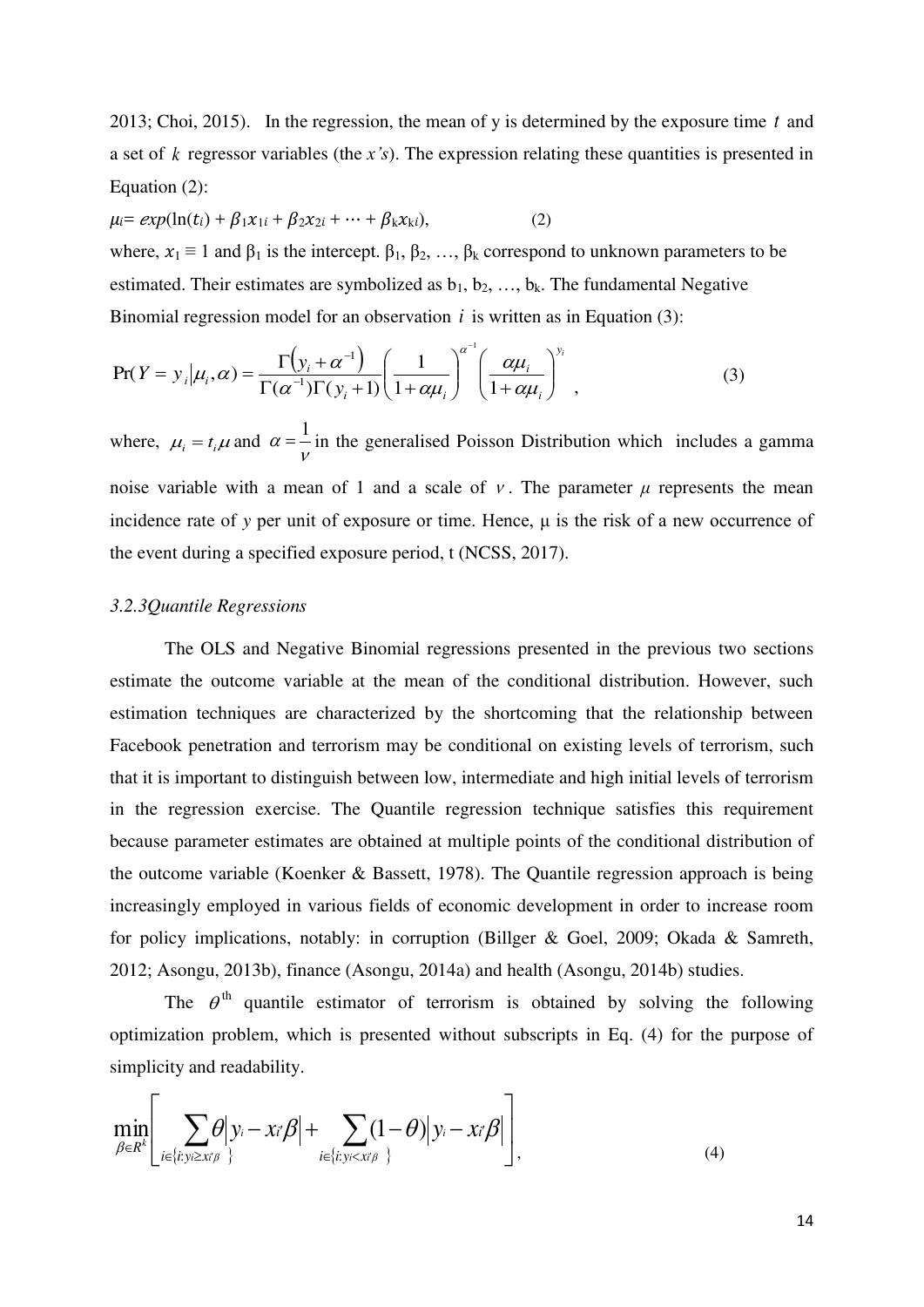where,  $\theta \in (0,1)$ . Contrary to the OLS which is fundamentally based on minimizing the sum of squared residuals, with QR, the weighted sum of absolute deviations are minimised. For example the 10<sup>th</sup> or 25<sup>th</sup> quantiles (with  $\theta$ =0.10 or 0.25 respectively) by approximately weighing the residuals. The conditional quantile of terrorism or  $y_i$  given  $x_i$  is:

$$
Q_{y}(\theta / x_{i}) = x_{i} \beta_{\theta}, \qquad (5)
$$

where unique slope parameters are modelled for each  $\theta^{\text{th}}$  specific quantile. This formulation is analogous to  $E(y/x) = x_i/\beta$  in the OLS slope where parameters are assessed only at the mean of the conditional distribution of terrorism. For Eq. (5), the dependent variable  $y_i$  is terrorism while *xi* contains a constant term: *access to weapons, violent crime, conflict intensity, political instability, low income* and *South Asia*.

#### **4. Empirical results**

#### **4.1 Terrorism and social media**

In this section, the empirical findings on the relationship between social media and terrorism are presented. Table 2 shows results from Ordinary Least Squares (OLS) and Negative Binomial regressions whereas Table 3 discloses findings from Quantile regressions. In Table 2, the OLS results are presented on the left-hand side while the Negative Binomial results are provided on the right-hand side. For both estimation techniques in the first table, there is an incremental improvement in the variables contained in the conditioning information set. Accordingly, the first of the four specifications is a univariate regression whereas the lastthree are multivariate regressions. Whereas the univariate specification is not negatively significant in the OLS regressions, it is negatively significant in the Negative Binomial regressions. However, as more variables are added to the specifications, the relationship is not positively significant for both estimation techniques in the second sets of specifications. In the third sets of specifications, Facebook penetration is positively significant in OLS and not in the corresponding Negative Binomial regressions. Consistency in the regression output in terms of the independent variable of interest is only apparent in the last sets of specifications whereas the estimated nexus from Facebook penetration is positively significant in both OLS and Negative Binomial specifications.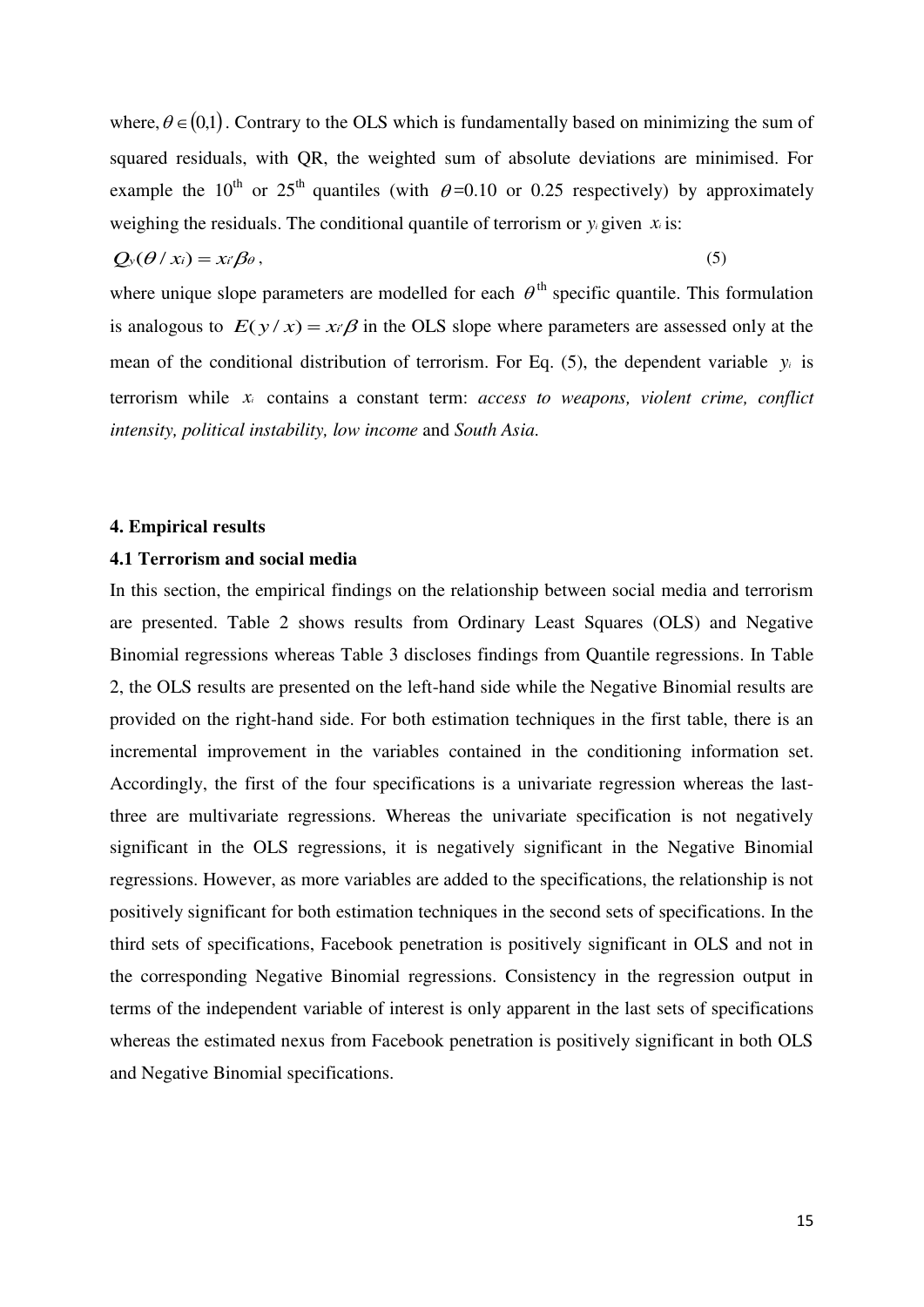| <b>Variables and Information</b><br>Criteria |                       |                     | <b>Ordinary Least Squares (OLS) LnTerrorim</b> |                       | Panel A: Dependent variable: Global Terrorism<br><b>Negative Binomial Regression (NBR) Terrorism</b> |                      |                       |                        |  |
|----------------------------------------------|-----------------------|---------------------|------------------------------------------------|-----------------------|------------------------------------------------------------------------------------------------------|----------------------|-----------------------|------------------------|--|
| Constant                                     | $0.868***$<br>(0.000) | 0.005<br>(0.984)    | $-0.369$<br>(0.137)                            | $-0.516**$<br>(0.046) | $0.850***$<br>(0.000)                                                                                | $-0.819*$<br>(0.095) | $-1.195**$<br>(0.019) | $-1.547***$<br>(0.002) |  |
| <b>Facebook Penetration</b>                  | $-0.004$<br>(0.136)   | 0.002<br>(0.493)    | $0.008**$<br>(0.020)                           | $0.010**$<br>(0.010)  | $-0.011*$<br>(0.050)                                                                                 | 0.002<br>(0.728)     | 0.010<br>(0.140)      | $0.015**$<br>(0.040)   |  |
| Access to Weapons                            | ---                   | 0.101               | $-0.029$                                       | $-0.036$              | ---                                                                                                  | 0.201                | $-0.063$              | $-0.084$               |  |
| Violent Crime                                | $- - -$               | (0.193)<br>$0.146*$ | (0.679)<br>0.038                               | (0.597)<br>0.050      | $---$                                                                                                | (0.119)<br>$0.251**$ | (0.614)<br>0.084      | (0.481)<br>0.097       |  |
| Conflict Intensity                           | $---$                 | (0.059)<br>---      | (0.565)<br>$0.431***$                          | (0.448)<br>$0.397***$ | ---                                                                                                  | (0.013)<br>---       | (0.446)<br>$0.694***$ | (0.350)<br>$0.652***$  |  |
| Political Instability                        |                       | ---                 | (0.000)<br>$-0.015$                            | (0.000)<br>0.042      | ---                                                                                                  | ---                  | (0.000)<br>$-0.095$   | (0.000)<br>0.040       |  |
| Low Income                                   | ---                   | ---                 | (0.864)<br>---                                 | (0.602)<br>$-0.054$   | ---                                                                                                  | ---                  | (0.537)<br>$---$      | (0.785)<br>$-0.180$    |  |
| South Asia                                   | ---                   | ---                 | ---                                            | (0.707)<br>$0.900***$ | ---                                                                                                  | ---                  | ---                   | (0.451)<br>$1.141***$  |  |
|                                              |                       |                     |                                                | (0.000)               |                                                                                                      |                      |                       | (0.001)                |  |
| Fisher<br>Adjusted R <sup>2</sup>            | 2.24<br>0.013         | 4.94***<br>0.092    | $19.20***$<br>0.305                            | 19.96***<br>0.367     |                                                                                                      |                      |                       |                        |  |
| Log likelihood                               |                       |                     |                                                |                       | $-273.727$                                                                                           | $-267.429$           | $-253.443$            | $-247.576$             |  |
| Likelihood Ratio (LR) Chi-<br>Square         |                       |                     |                                                |                       | $3.74*$                                                                                              | $16.33***$           | 44.31***              | 56.04***               |  |
| Likelihood Ratio (LR) for<br>Alpha           |                       |                     |                                                |                       | $1.185***$                                                                                           | $0.986***$           | $0.600***$            | $0.449***$             |  |
| Pseudo $R^2$<br>Observations                 | 148                   | 148                 | 148                                            | 148                   | 148                                                                                                  | 0.029<br>148         | 0.080<br>148          | 0.101<br>148           |  |

**Table 2: Ordinary Least Squares and Negative Binomial regressions** 

\*\*\*,\*\*,\*: significance levels at  $1\%$ ,  $5\%$  and  $10\%$  respectively.

Noticeably, our best estimator is also the estimator that is consistently significant in the left-hand and right-hand sides. This is essentially because the last sets of specifications in the two estimation strategies suffer the least from the issue of "variable omission bias" that is likely to bias estimated coefficients. It is also important to note that the coefficient of adjustment is highest in the last specification of OLS estimations. In other words, in the real world, Facebook penetration and terrorism do not interact in isolation. The significant determinants in the conditioning information set display the expected positive sign.

The Quantile regressions are presented in Table 3. The fact that the estimated value of Facebook penetration differs across specifications in the conditional distribution of terrorism is an indication that the choice of the estimation technique is relevant to articulate how existing levels of terrorism influence the relationship being investigated. The main finding is that the estimated relationship is only significant in the below-median quantiles of the conditional distribution of terrorism. In other words, countries in which existing levels of terrorism are low are also more significantly associated with a positive Facebook-terrorism nexus. The significant control variables display the expected outcomes.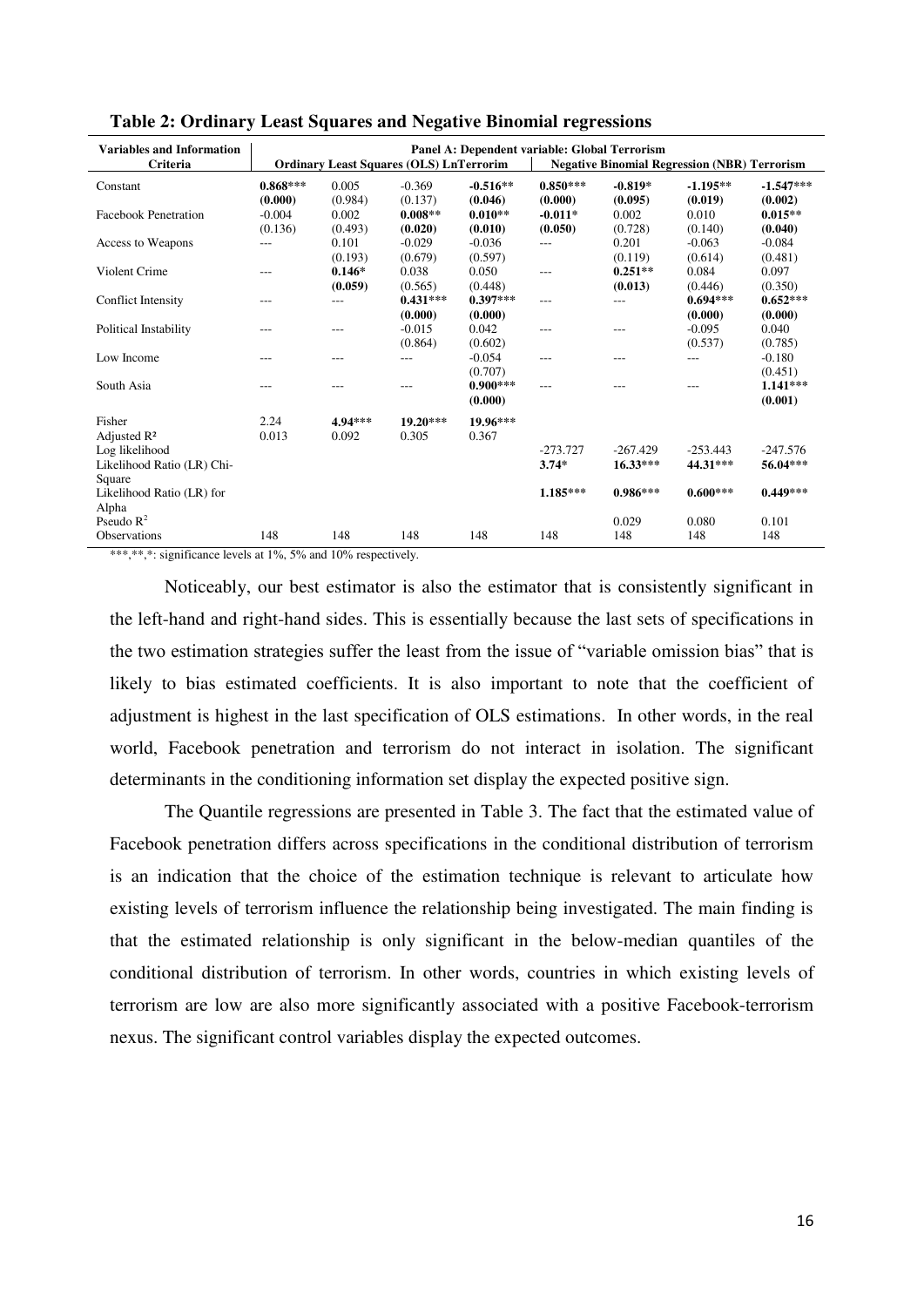| <b>Variables and Information</b> |            |             | <b>Dependent variables: Global Terrorism</b> |            |            |
|----------------------------------|------------|-------------|----------------------------------------------|------------|------------|
| <b>Criteria</b>                  | Q.10       | Q.25        | Q.50                                         | Q.75       | Q.90       |
| Constant                         | $-0.148**$ | $-0.713***$ | $-0.675$                                     | 0.126      | 0.567      |
|                                  | (0.023)    | (0.000)     | (0.140)                                      | (0.815)    | (0.176)    |
| <b>Facebook Penetration</b>      | $0.002***$ | $0.008***$  | 0.010                                        | 0.007      | 0.006      |
|                                  | (0.002)    | (0.005)     | (0.117)                                      | (0.366)    | (0.254)    |
| Access to Weapons                | $-0.013$   | 0.022       | $-0.056$                                     | $-0.182$   | $-0.053$   |
|                                  | (0.365)    | (0.612)     | (0.629)                                      | (0.254)    | (0.735)    |
| Violent Crime                    | 0.003      | 0.008       | 0.068                                        | 0.118      | 0.093      |
|                                  | (0.778)    | (0.849)     | (0.504)                                      | (0.381)    | (0.374)    |
| <b>Conflict Intensity</b>        | 0.022      | $0.243***$  | $0.551***$                                   | $0.483***$ | $0.335***$ |
|                                  | (0.154)    | (0.000)     | (0.000)                                      | (0.000)    | (0.000)    |
| Political Instability            | $0.037**$  | 0.033       | $-0.045$                                     | 0.037      | 0.024      |
|                                  | (0.023)    | (0.570)     | (0.742)                                      | (0.812)    | (0.833)    |
| Low Income                       | 0.010      | 0.003       | $-0.104$                                     | $-0.181$   | $-0.212$   |
|                                  | (0.729)    | (0.973)     | (0.667)                                      | (0.559)    | (0.394)    |
| South Asia                       | $0.485***$ | $1.312***$  | $0.858**$                                    | $0.860***$ | $0.482***$ |
|                                  | (0.000)    | (0.000)     | (0.033)                                      | (0.003)    | (0.007)    |
| Pseudo $\mathbb{R}^2$            | 0.028      | 0.109       | 0.278                                        | 0.227      | 0.247      |
| <b>Observations</b>              | 148        | 148         | 148                                          | 148        | 148        |

#### **Table 3: Quantile Regressions**

\*, \*\*, \*\*\*: significance levels of 10%, 5% and 1% respectively. OLS: Ordinary Least Squares. R² for OLS and Pseudo R² for quantile regression. Lower quantiles (e.g., Q 0.1) signify nations where Global terrorism is least.

#### **4.2 Extension with externalities of terrorism and social media**

 In this section, we further assess if the established positive relationship between Facebook penetration and terrorism withstands empirical scrutiny when terrorism is decomposed into constituent elements, namely: terrorism fatalities, terrorism incidents, terrorism injuries and terrorism-related property damages. Hence, instead of having one dependent variable as with the previous regressions, we have four dependent variables. The corresponding findings are presented in Table 4. In the table, the OLS results are provided on the left-hand side while Negative Binomial findings are disclosed on the right-hand side. In both estimation techniques, control variables used for the regressions in Tables 2-3 are employed in the estimations. However, owing to lack of space, the control variables are not reported. It is apparent from the findings that the positive association between Facebook penetration and terrorism withstands empirical scrutiny within the framework of externalities of terrorism.

 The analysis in Table 3 is also replicated for Quantile regressions within the context of terrorism externalities. Unfortunately, the findings are not feasible throughout the conditional distribution of the outcome variables owing to issues in degrees of freedom. The corresponding findings which are not used for policy implications are available upon request.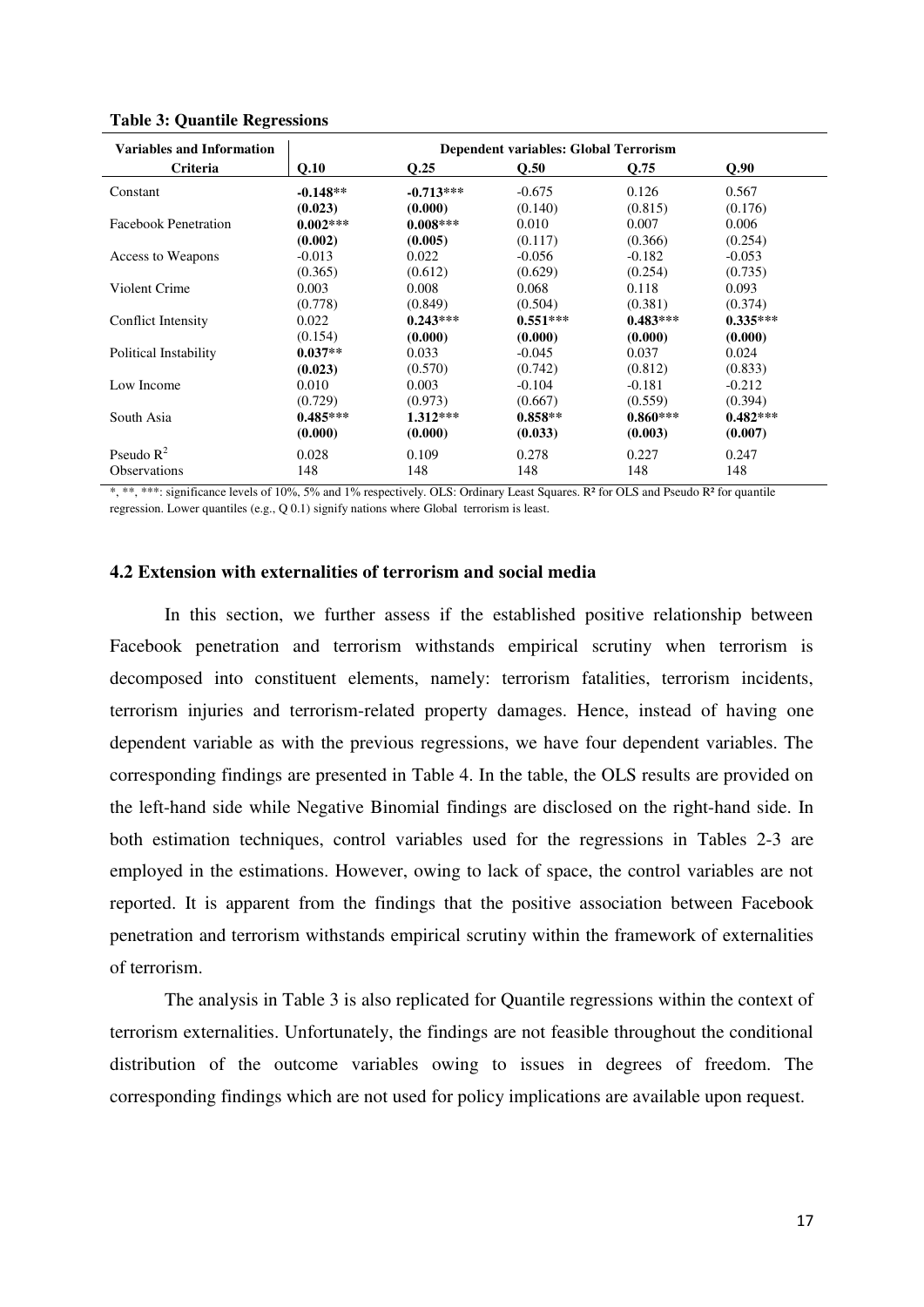| Variables and                                         | <b>Dependent Variables: Externalities of Terrorism</b><br><b>Ordinary Least Squares (OLS): LnTerrorism</b><br><b>Negative Binomial Regression (NBR): Terrorism</b> |                                               |                                                |                                                |                                               |                                            |                                            |                                                |  |  |
|-------------------------------------------------------|--------------------------------------------------------------------------------------------------------------------------------------------------------------------|-----------------------------------------------|------------------------------------------------|------------------------------------------------|-----------------------------------------------|--------------------------------------------|--------------------------------------------|------------------------------------------------|--|--|
| <b>Information Criteria</b>                           | Ln. Incidents                                                                                                                                                      | Ln. Fatalities                                | Ln. Injuries                                   | Ln.Property<br>Damages                         | Incidents                                     | Fatalities                                 | Injuries                                   | Property<br>Damages                            |  |  |
| Constant<br>Facebook Penetration                      | $-2.108***$<br>(0.001)<br>$0.026***$<br>(0.002)                                                                                                                    | $-2.295***$<br>(0.001)<br>$0.015*$<br>(0.060) | $-2.671***$<br>(0.000)<br>$0.021**$<br>(0.021) | $-1.741***$<br>(0.001)<br>$0.018**$<br>(0.012) | $-3.027**$<br>(0.021)<br>$0.046**$<br>(0.027) | $-4.434***$<br>(0.002)<br>0.014<br>(0.542) | $-4.605***$<br>(0.004)<br>0.021<br>(0.368) | $-5.003***$<br>(0.000)<br>$0.051**$<br>(0.014) |  |  |
| Control variables                                     | Yes                                                                                                                                                                | Yes                                           | Yes                                            | Yes                                            | Yes                                           | Yes                                        | Yes                                        | Yes                                            |  |  |
| Fisher<br>Adjusted $\mathbb{R}^2$                     | $12.15***$<br>0.401                                                                                                                                                | $8.76***$<br>0.408                            | $11.76***$<br>0.420                            | $8.37***$<br>0.378                             |                                               |                                            |                                            |                                                |  |  |
| Log likelihood<br>Likelihood Ratio (LR)<br>Chi-Square |                                                                                                                                                                    |                                               |                                                |                                                | $-380.763$<br>71.83***                        | $-307.922$<br>73.92***                     | $-358.881$<br>$65.45***$                   | $-281.745$<br>68.48***                         |  |  |
| Likelihood Ratio (LR) for<br>Alpha                    |                                                                                                                                                                    |                                               |                                                |                                                | $5.173***$                                    | $6.816***$                                 | $8.210***$                                 | $5.276***$                                     |  |  |
| Pseudo $R^2$                                          |                                                                                                                                                                    |                                               |                                                |                                                | 0.086                                         | 0.107                                      | 0.083                                      | 0.108                                          |  |  |
| <b>Observations</b>                                   | 148                                                                                                                                                                | 148                                           | 148                                            | 148                                            | 148                                           | 148                                        | 148                                        | 148                                            |  |  |

**Table 4: OLS and Negative Binomial extensions with Externalities of Terrorism** 

\*\*\*,\*\*; significance levels at 1%, 5% and 10% respectively.

#### **5. Concluding remarks and future research direction**

The study has assessed the relationship between terrorism and social media from a cross section of 148 countries with data for the year 2012. The empirical evidence is based on Ordinary Least Squares, Negative Binomial and Quantile regressions. The main finding is that there is a positive relationship between social media in terms of Facebook penetration and terrorism. The positive relationship is driven by below-median quantiles of terrorism. In other words, countries in which existing levels of terrorism are low are more significantly associated with a positive Facebook-terrorism nexus. A reason why such significant association is more apparent in countries with low levels of terrorism could be that, in countries where terrorism levels are high, other social media and information technology platforms are used for the organisation and coordination of terrorism activities. The established positive relationship is confirmed from other externalities of terrorism: terrorism fatalities, terrorism incidents, terrorism injuries and terrorism-related property damages. The terrorism externalities are constituents of the composite dependent variable.

 The fact that the Facebook-terrorism nexus is exclusively apparent in countries where initial levels of terrorism are low is an indication that blanket policies pertaining to the investigated relationship are ineffective unless they are contingent on varying levels of terrorism and tailored differently across countries with low, intermediate and high initial levels of terrorism.

 The findings in this study have clarified the existing debate in the literature on whether social media fuels or mitigates terrorism. To this end, we have used a hitherto unexplored dataset on Facebook penetration. Hence, while the findings are consistent with the strand of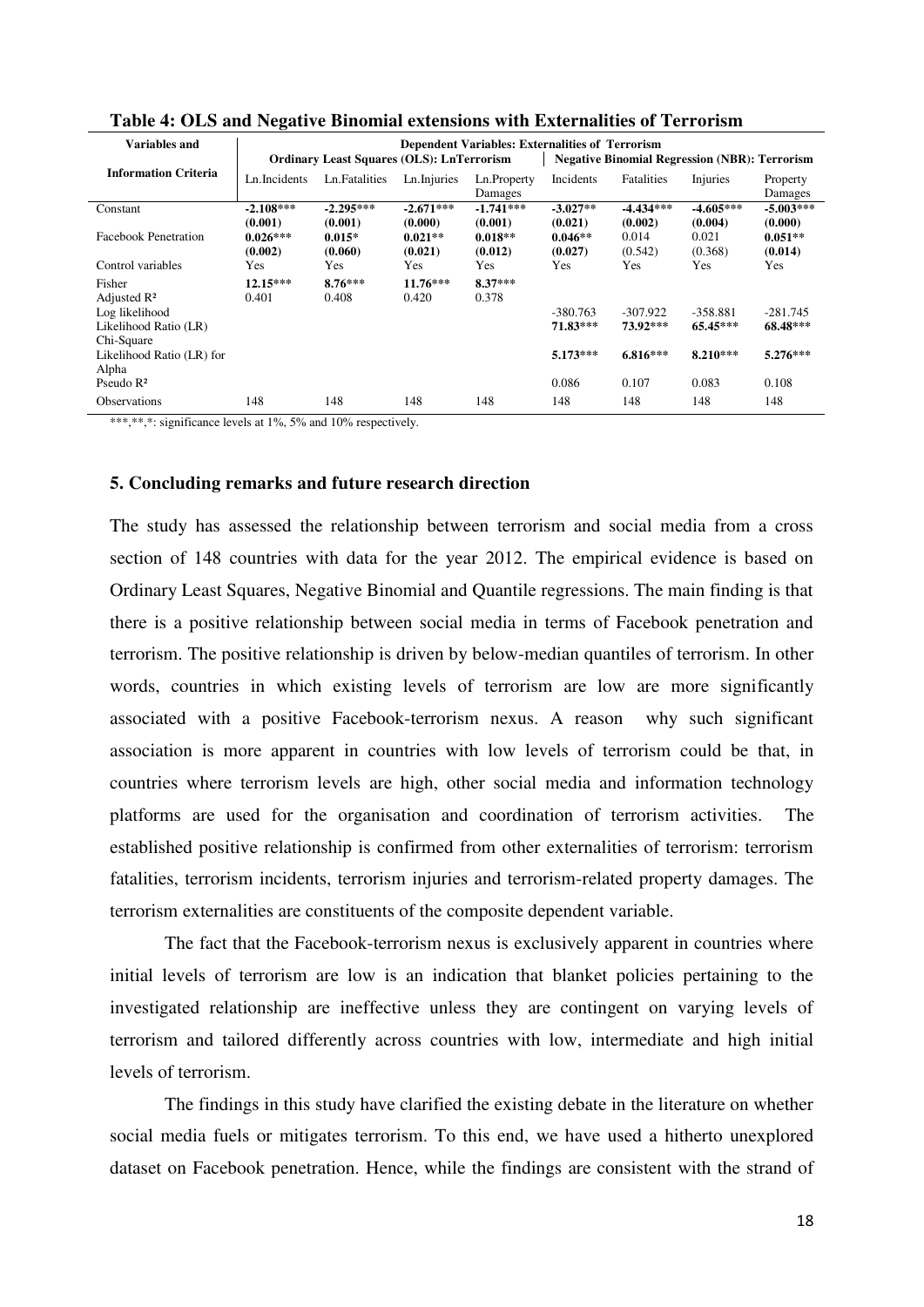literature supporting the positive role of social media in violence, conflicts, crimes and terrorism (Wolfsfeld *et al*., 2013; Bastos *et al*., 2015; Dreyfuss, 2017a; Browning, 2018; Patton *et al*., 2014; Storrod & Densley, 2017; Bejan, 2018), at the same time, the findings counteract the results maintaining that social media can be effectively used to curb terrorism and violence (Barberá, 2015; Parkyn, 2017). It what follows, more implications are discussed in the light of contributions of the study to the information systems community.

 It is apparent from the findings that the managing body of Facebook may not be doing enough in prevention of the use of its social media platform to fight terrorism (Dreyfuss, 2017b). However, this inference should be considered in the light of the sampled year and hence, may not reflect contemporary efforts by Facebook to stamp-out the use of the social media platform for the organisation and coordination of terrorism. In essence, more complex algorithms need to be developed to trace and address online content that is characterised by extremist rhetoric, violent images, organisation of violence and propagation of hate. Moreover, it is worthwhile for Facebook and by extension, the information systems community to work hand-in-hand with the law enforcement and terrorism experts in order to improve on identification and monitoring parameters of terrorism.

 Beyond the above recommendations, the surge in terrorism tendencies (especially transnational terrorism) will require some policy harmonization among elements of the information systems community as well as between governments hosting these underlying communities. In other words, country-specific policies may not be enough if terrorists are using the same social media platforms and mechanisms worldwide. Therefore, the suggested policy harmonization should entail the sharing of intelligence against terrorism, adoption of most efficient tools in the fight against terrorism as well as the development of common algorithms that are designed to combat the scourge. In regions already sharing common economic policies such as the African (AU) and the European Union (EU), a legal framework coupled with a collaborative environment is worthwhile. Accordingly, such international frameworks are essential because terrorism and hate speeches are not limited to one specific country, but permeate boarders and hence, common legislation and mechanisms are imperative. In summary, Facebook and by extension, the information systems community should cooperate in improving sensitization and awareness against terrorism as well as developing common cross-country Terrorism Tracking Systems (TTS) pertaining to social media.

The main caveat of this study is that the established findings are relationships and hence causality should not be inferred from them unless the results are substantiated with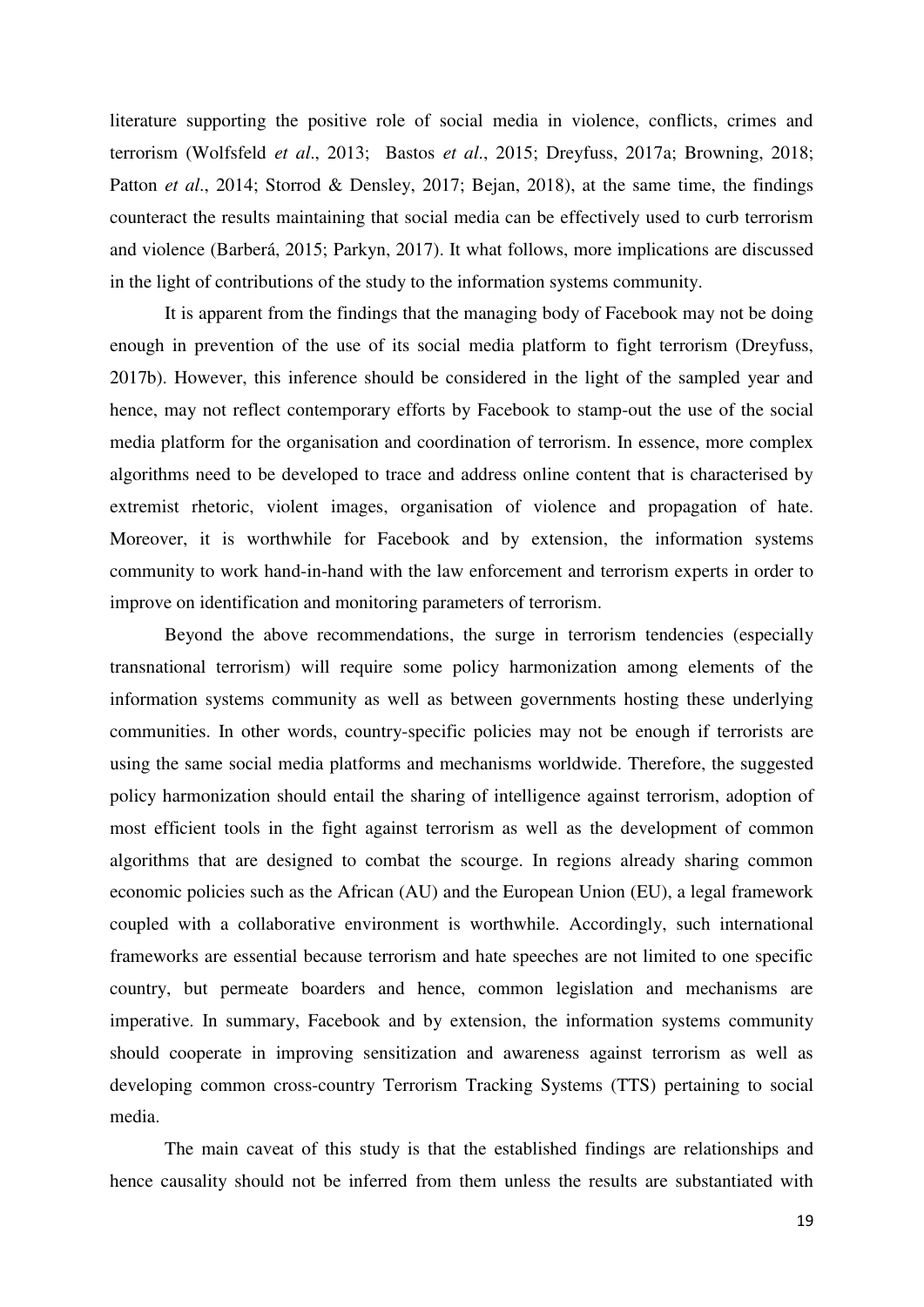other estimation techniques from which causality can be inferred, as more data become available. This caveat also doubles as a future research direction. Furthermore, it is also worthwhile to emphasize that Facebook may not be representative of social media. However, given data availability constraints, other variables of social media could not be taken on board and therefore should be considered in future studies.

## **Compliance with Ethical Standards**

The authors are self-funded and have received no funding for this manuscript.

The authors also have no conflict of interest.

This article does not contain any studies with human participants or animals performed by the authors.

## **References**

Abor, J. Y., Amidu, Y., & Issahaku, H., (2018). "Mobile Telephony, Financial Inclusion and Inclusive Growth", *Journal of African Business*, 18(4), pp. 430-453.

Afutu-Kotey, R. L. , Gough, K. W., & Owusu, G., (2017). "Young Entrepreneurs in the Mobile Telephony Sector in Ghana: From Necessities to Aspirations", *Journal of African Business*, 18(4), pp. 476-491.

Andrés, A. R., (2006). "Software piracy and income inequality". *Applied Economic Letters*, 13 (2), pp. 101-105.

Asongu, S. A., (2013a). "How has mobile phone penetration stimulated financial development in Africa", *Journal of African Business*, 14(1), pp. 7-18.

Asongu, S. A., (2013b). "Fighting corruption in Africa: do existing corruption-control levels matter?", *International Journal of Development Issues*, 12(1), pp. 36-52.

Asongu, S. A., (2014a). "Financial development dynamic thresholds of financial globalization: evidence from Africa", *Journal of Economic Studies*, 41(2), pp. 166-195.

Asongu, S. A., (2014b). "The impact of health worker migration on development dynamics: evidence of wealth-effects from Africa", *The European Journal of Health Economics*, 15(2), pp. 187-201.

Asongu, S. A., & Amankwah-Amoah, J., (2018). "Mitigating capital flight through military expenditure: Insight from 37 African countries", *Research in International Business and Finance*. 45(October), pp. 38-53.

Asongu, S. A., & Biekpe, N., (2018). "Globalization and terror in Africa", International Economics, 156(December), pp. 86-97.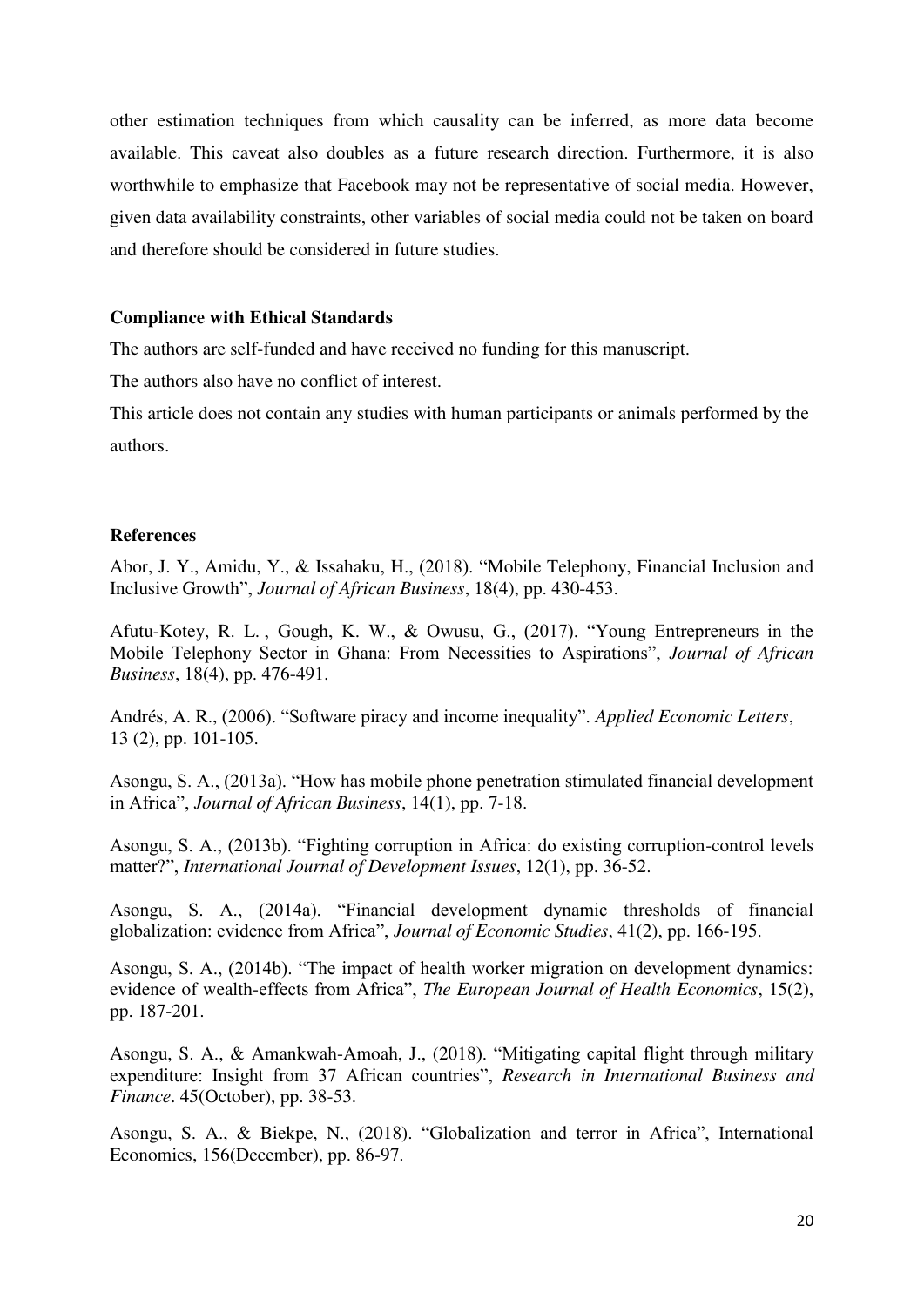Asongu, S. A., & Boateng, A., (2018). "Introduction to Special Issue: Mobile Technologies and Inclusive Development in Africa", *Journal of African Business*, 19(3), pp. 297-301.

Asongu, S. A., & Kodila-Tedika, O., (2016). "Fighting African conflicts and crimes: which governance tools matter?", *International Journal of Social Economics*, 43(5), pp. 466-485.

Asongu, S. A., & Kodila-Tedika, O., (2017). "Trade, aid and terror", *International Journal of Development Issues*, 16(1), pp. 2-24.

Asongu, S. A., & Nwachukwu, J. C., (2016). "Revolution empirics: predicting the Arab Spring", *Empirical Economics*, 51(2), pp. 439–482.

Asongu, S. A., & Nwachukwu, J., (2017). "The Impact of Terrorism on Governance in African Countries", *World Development*, 99(November), pp. 253-270.

Asongu, S. A., & Nwachukwu, J., (2018). "Fighting Terrorism: Empirics on Policy Harmonization", *German Economic Review,* 19(3), pp.237-259.

Asongu, S. A., Nwachukwu, J. C., & Aziz, A., (2018b). "Determinants of Mobile Phone Penetration: Panel Threshold Evidence from Sub-Saharan Africa." *Journal of Global Information Technology Management*, 21(2), pp.81-110.

Asongu, S. A., & Odhiambo, N. M., (2019a). "Governance and social media in African countries: An empirical investigation", *Telecommunications Policy*,43(5), pp. 411-425.

Asongu, S. A., & Odhiambo, N. M., (2019b). "Tourism and Social Media in the World: An Empirical Investigation", *Journal of Economic Studies*, DOI: 10.1108/JES-07-2018-0239.

Asongu, S. A., & Ssozi, J., (2017). "When is Foreign Aid Effective in Fighting Terrorism? Threshold Evidence", *International Economic Journal,* 31(3), pp.370-389.

Asongu, S. A., Tchamyou, V. S., Asongu, N., & Tchamyou, N., (2018a). "The Comparative African Economics of Governance in Fighting Terrorism", *African Security*, 11(4), pp. 296- 338.

Asongu, S. A., Tchamyou, V. S., Asongu, N., & Tchamyou, N. P., (2017a). "The Comparative African Economics of Inclusive Development and Military Expenditure in Fighting Terrorism". *Journal of African Development*, 19(2), pp. 77-91.

Asongu, S. A., Tchamyou, V. S., Asongu, N., & Tchamyou, N. P., (2019). "Fighting terrorism in Africa: evidence from bundling and unbundling institutions", *Empirical Economics*,56(3), pp. 883–933.

Asongu, S. A., Tchamyou, V. S., Minkoua, N, J. R., Asongu, N., & Tchamyou, N. P., (2018c). "Fighting terrorism in Africa: Benchmarking policy harmonization", *Physica A: Statistical Mechanics and its Applications*, 492(February), pp. 1931-1957.

Azam, J.-P., & Thelen, V., (2008). "The Roles of Foreign Aid and Education in the War on Terror.", *Public Choice*, 135(3/4), pp. 375-397.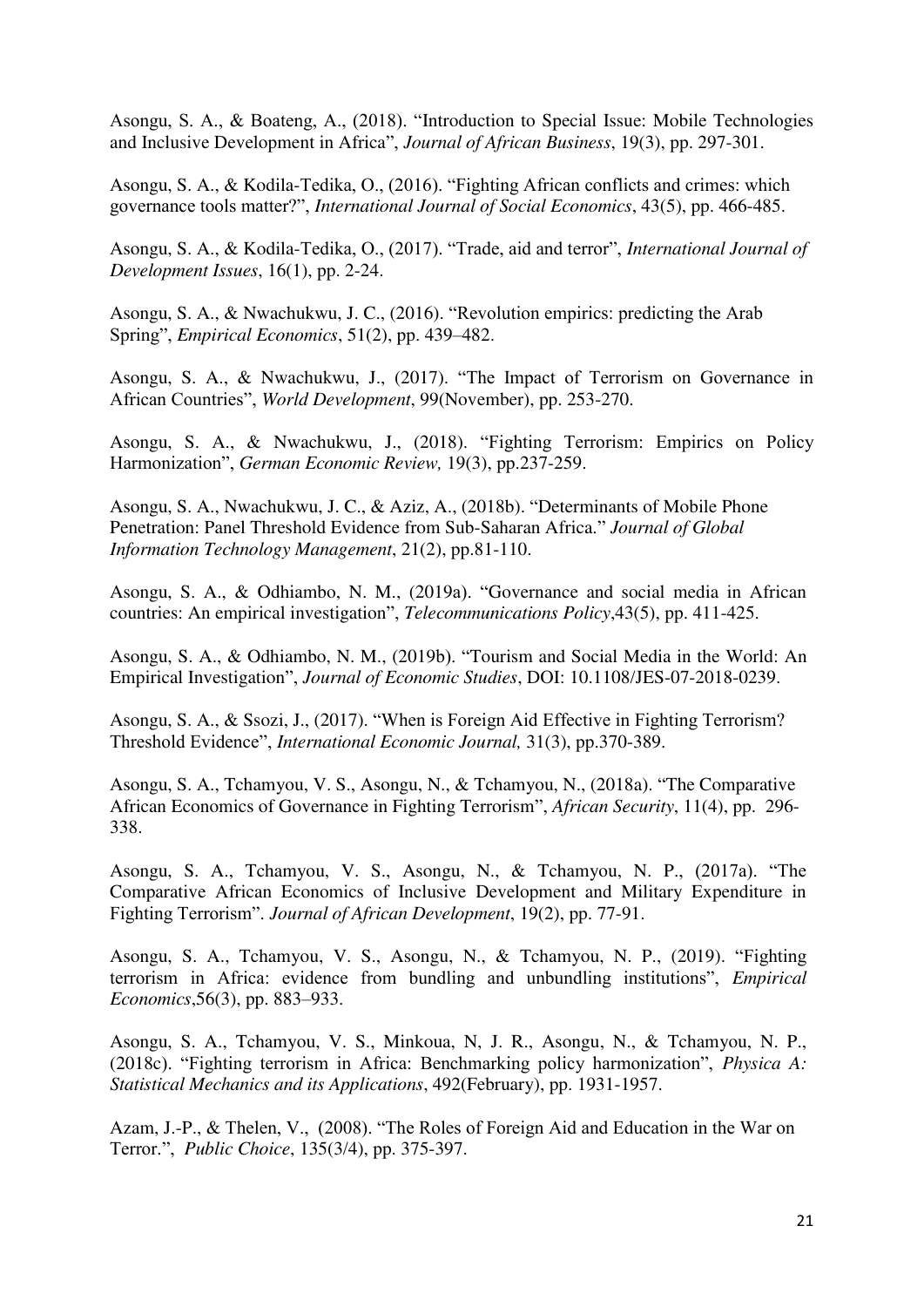Azam, J.-P., & Thelen, V., (2010). "Foreign Aid versus Military Intervention in the War on Terror.", *Journal of Conflict Resolution*, 54(2), pp. 237-261.

Bakshy, E., Rosenn, I., Marlow, C., & Adamic, L.,(2012). "The role of social networks in information diffusion". In Proceedings of the 21st international conference on World Wide Web. ACM pp. 519–528.

Barber, B. R., (2003). Strong democracy: Participatory politics for a new age. University of California Press.

Barberá, P., (2015). "How Social Media Reduces Mass Political Polarization. Evidence from Germany, Spain, and the U.S.", New York University, New York. <http://rubenson.org/wp-content/uploads/2015/10/barbera-tpbw.pdf>(Accessed: 03/05/2018).

Barberá, P., & Rivero, G., (2014). "Understanding the political representativeness of Twitter users.", *Social Science Computer Review*, 33(6), pp. 712-729.

Barnett, G. A., Park, H. W., & Chung, C. J., (2016). "Evolution of the International Hyperlink Network", *Journal of Global Information Technology Management*, 19(3), pp. 174-189.

Bastos, M. T., Mercea, D., & Charpentier, A., (2015). Tents, Tweets, and Events: The Interplay Between Ongoing Protests and Social Media". *Journal of Communication*, 65(2), pp. 320–350.

Bejan, V., Hickman, M., Parkin, V. S., & Pozo, V. F., (2018). "Primed for death: Law enforcement-citizen homicides, social media, and retaliatory violence", *Plus One*, DOI:10.1371/journal.pone.0190571.

Bell, S. R., Clay, K. C., Murdie, A., & Piazza, J., (2014). "Opening Yourself Up: The Role of External and Internal Transparency in Terrorism Attacks", *Political Research Quarterly*, 67(3), pp. 603-614.

Billon, M., Lera-Lopez, F.,& Marco, R.,(2017). "Patterns of Combined ICT Use and Innovation in the European Regions", *Journal of Global Information Technology Management*, 20(1), pp. 28-42.

Billger, S. M., & Goel, R. K., (2009). "Do existing corruption levels matter in controlling corruption? Cross-country quantile regression estimates", *Journal of Development Economics*, 90(2), pp. 299-305.

Blanco, R., & Grier, B., (2009). "Long Live Democracy: The Determinants of Political Instability in Latin America", *The Journal of Development Studies*, 45(1), pp. 76-95.

Bongomin, G. O. C., Ntayi, J. M., Munene J. C., & Malinga, C. A., (2018). "Mobile Money and Financial Inclusion in Sub-Saharan Africa: the Moderating Role of Social Networks", *Journal of African Business.* 18(4), pp. 361-384.

Bravo, A. B. S., & Dias, C. M. M., (2006). "An Empirical Analysis of Terrorism: Deprivation, Islamism and Geopolitical Factors." *Defence and Peace Economics*, 17(4), pp. 329-441.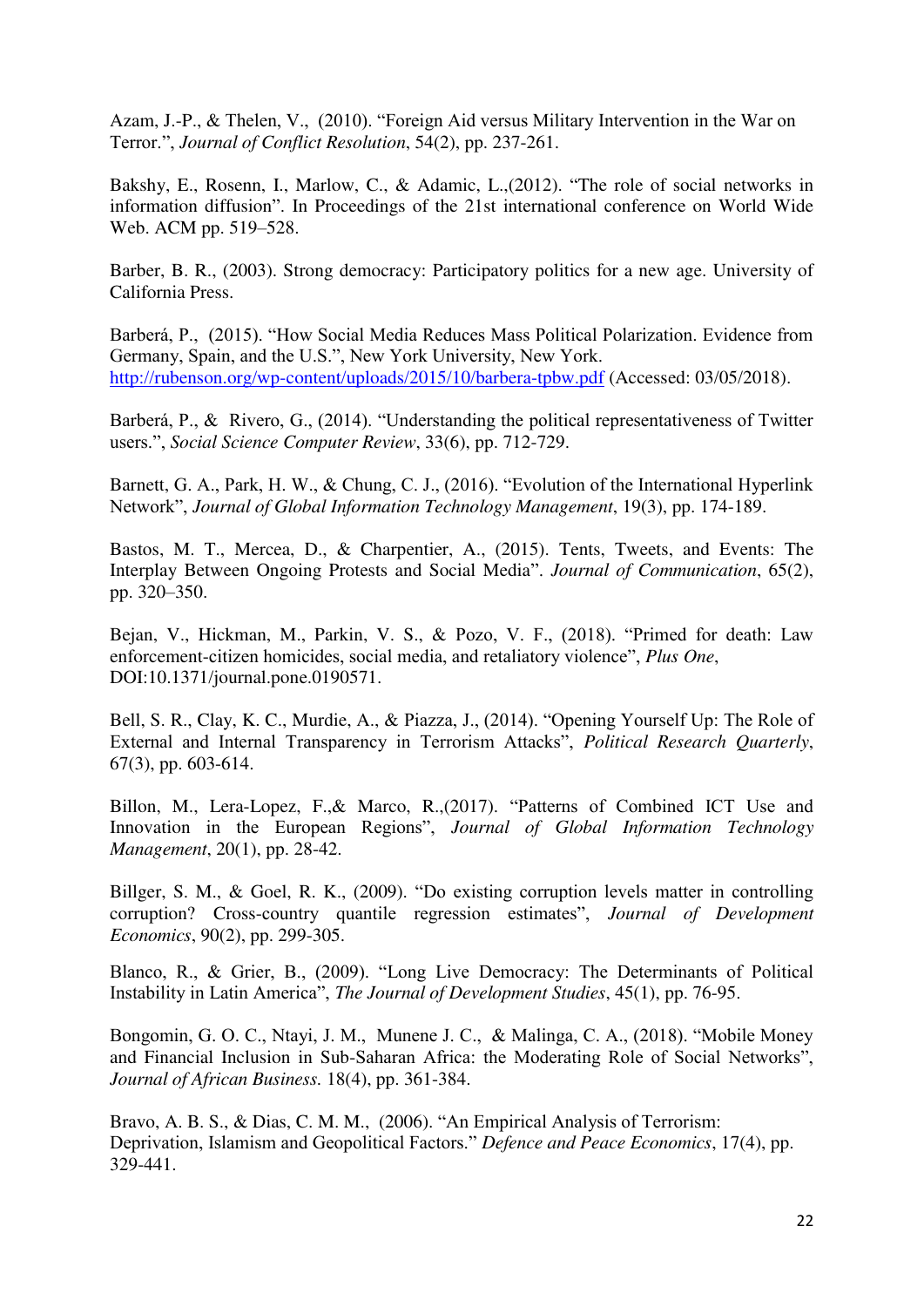Brockhoff, S., Kieger, T., & Meierrieks, D., (2014). "Great Expectations and Hard Times - The (Nontrivial) Impact of Education on Domestic Terrorism", *Journal of Conflict Resolution*, 59 (7), 1186-1215.

Browning, J., (2018). "Authorities Ask If Social Media to Blame for London Murders", *Bloomberg Technology*, [https://www.bloomberg.com/news/articles/2018-04-13/london-murders-leave-u-k-asking-if](https://www.bloomberg.com/news/articles/2018-04-13/london-murders-leave-u-k-asking-if-social-media-is-to-blame)[social-media-is-to-blame](https://www.bloomberg.com/news/articles/2018-04-13/london-murders-leave-u-k-asking-if-social-media-is-to-blame) (Accessed: 28/04/2018).

Brundidge, J., (2010). "Encountering "difference" in the contemporary public sphere: The contribution of the Internet to the heterogeneity of political discussion networks." *Journal of Communication*, 60(4), pp. 680-700.

Burke, M., & Kraut, R. E., (2014). "Growing closer on facebook: changes in tie strength through social network site use". In Proceedings of the 32nd annual ACM conference on Human factors in computing systems. ACM pp. 4187-4196.

Button, A., (2014). "US foreign aid, interstate rivalry, and incentives for counterterrorism cooperation", *Journal of Peace Research*, 51(6), pp. 741-754.

Button, A., & Carter, D. B., (2014). "Fair-Weather Allies? Terrorism and the Allocation of US Foreign Aid", *Journal of Conflict Resolution*, 58(7), pp. 1144-1173.

Choi, S-W., (2015). "Economic growth and terrorism: domestic, international, and suicide", *Oxford Economic Papers*, 67(1), pp. 157–181.

Choi, S-W., & Luo, S., (2013). "Economic Sanctions, Poverty, and International Terrorism: An Empirical Analysis," *International Interactions*, 39(2), pp.217-245.

Choi, S-W., (2010). "Fighting Terrorism through the Rule of Law?", *The Journal of Conflict Resolution,* 54(6), pp. 940-966.

Choi, S-W., & Piazza, J. A., (2017), "Foreign Military Interventions and Suicide Attacks", *Journal of Conflict Resolution*, 61(2), pp. 271–297.

Choi, S-W., & Salehyan, I., (2014). "No Good Deed Goes Unpunished: Refugees, Humanitarian Aid, and Terrorism", *Conflict Management and Peace Science*, 30(1), pp. 53- 70.

Coggins, B. L., (2015). "Does State Failure Cause Terrorism? Empirical Analysis (1999- 2008)?", *Journal of Conflict Resolution*, 59(3), pp. 455-483.

Collard-Wexler, S., Pischedda, C., & Smith, M. G., (2014). "Do Foreign Occupations Cause Suicide Attacks?", *Journal of Conflict Resolution*, 58(4), pp. 625-657.

Colleoni, E., Rozza, A., & Arvidsson, A., (2014). "Echo Chamber or Public Sphere? Predicting Political Orientation and Measuring Political Homophily in Twitter Using Big Data." *Journal of Communication*, 64(2), pp. 317–332.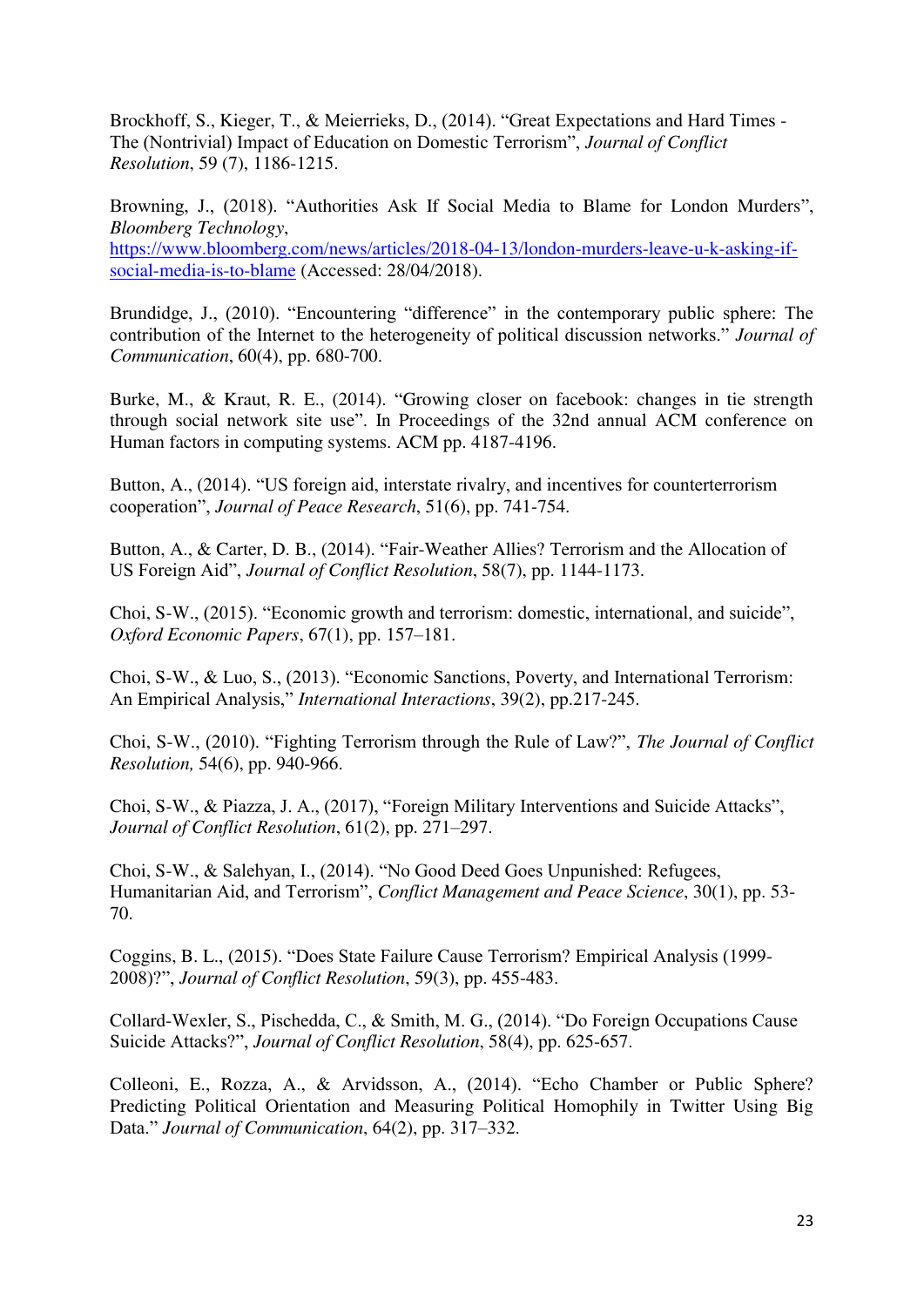Conover, M. D., Gonçalves, B., Alessandro F., and Filippo Menczer. F.,(2012). "Partisan Asymmetries in Online Political Activity." *EPJ Data Science*, 1(1), pp. 1-19.

Costantini, M., & Lupi, C., (2005). "Stochastic Convergence among European Economies", *Economics Bulletin*, 3(38), pp.1-17.

Dean, G., Bell, P., & Newman, J. (2012). "The dark side of social media: review of online terrorism". *Pakistan Journal of Criminology*, 3(3), pp. 103-112.

Drakos, K., & Gofas. A., (2006). "In Search of the Average Transnational Terrorist Attack Venue." *Defence and Peace Economics* , 17(2), pp. 73-93.

Dreyfuss, E., (2017a). "Facebook streams a murder, and must now face itself", WIRED. <https://www.wired.com/2017/04/facebook-live-murder-steve-stephens/>(Accessed: 28/04/2018).

Dreyfuss, E., (2017b). "Facebook's counterterrorism playbook comes into focus", *WIRED*, [https://www.wired.com/story/facebook-counterterrorism/\(](https://www.wired.com/story/facebook-counterterrorism/)Accessed: 13/05/2019).

Enders, W., Hoover, G. A., & Sandler, T., (2014). "The Changing Nonlinear Relationship between Income and Terrorism", *Journal of Conflict Resolution*, 60(2), pp. 195-225.

Enders, W, & Todd, S., (2006). The Political Economy of Terrorism. New York: Cambridge University Press.

Eng, M. E., & Urperlainen, Y., (2015). "The Domestic Sources of Donor Credibility When and How Can Domestic Interest Groups Improve the Effectiveness of Threats and Promises?", *Journal of Conflict Resolution*, 59(2), pp. 283-309.

Freytag, A., Kruger, J. J., Meierrieks, D., & Schneider, F., (2011). "The origins of terrorism: Cross-country estimates of socio-economic determinants of terrorism", *The European Journal of Political Economy*, 27(Supplement 1), pp. S5-S16.

Gates, S.,& Podder, S., (2015). "Social Media, Recruitment, Allegiance and the Islamic State",*Perspectives on Terrorism*, 9( 4), pp.107-116.

Gilbert, E., & Karahalios, K., (2009). "Predicting tie strength with social media". In Proceedings of the SIGCHI Conference on Human Factors in Computing Systems. ACM pp. 211–220.

Gosavi, A., (2018). "Can mobile money help firms mitigate the problem of access to finance in Eastern sub-Saharan Africa", *Journal of African Business*. 18(4), pp. 343-360.

Gries, T., Meierrieks, D., & Redlin, M., (2015). "Oppressive governments, dependence on the USA, and anti-American terrorism", *Oxford Economic Papers*, 67 (1), pp. 83-103.

GTI (2014). "Global Terrorism Index: Measuring and Understanding the Impact of Terrorism", *Institute for Economics and Peace*, pp. 2-90. [http://www.visionofhumanity.org/sites/default/files/Global%20Terrorism%20Index%20Repor](http://www.visionofhumanity.org/sites/default/files/Global%20Terrorism%20Index%20Report%202014_0.pdf) [t%202014\\_0.pdf](http://www.visionofhumanity.org/sites/default/files/Global%20Terrorism%20Index%20Report%202014_0.pdf) (Accessed: 28/04/2015).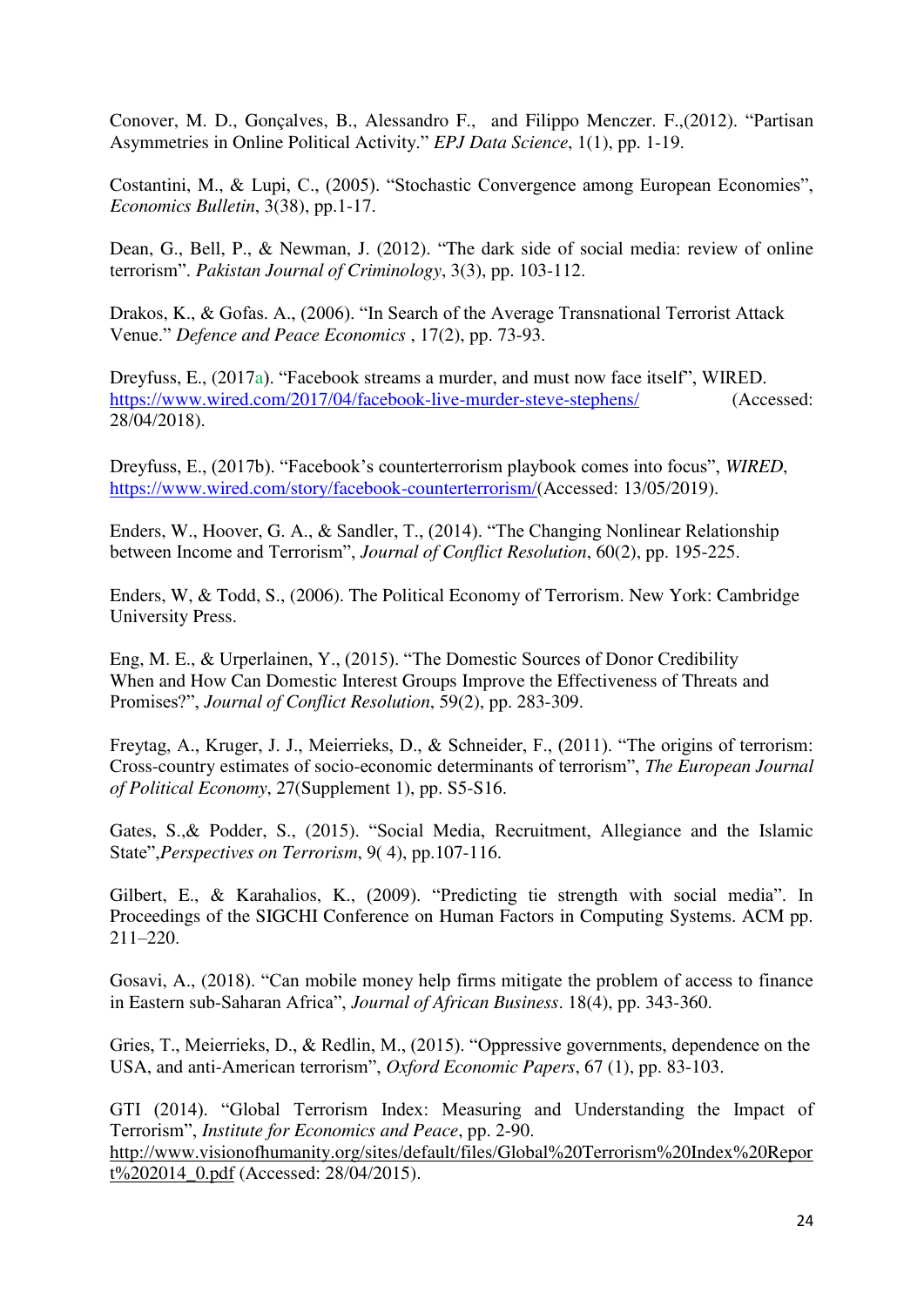GPI (2016). Global Peace Index 2016. Institute for Economics & Peace.

Hoffman, A. M., Shelton, C., & Cleven, E., (2013). "Press Freedom, Publicity, and the Cross National Incidence of Transnational Terrorism", *Political Research Quarterly*, 66 (4), pp. 896-909.

Humbani, M., & Wiese, M., (2018). "A Cashless Society for All: Determining Consumers' Readiness to Adopt Mobile Payment Services", *Journal of African Business*, 18(4), pp. 409- 429..

Issahaku, H., Abu, B. M., & Nkegbe, P. K., (2018). "Does the Use of Mobile Phones by Smallholder Maize Farmers Affect Productivity in Ghana?", *Journal of African Business,* 19(3), pp. 302-322.

Iyengar, S., Gaurav S., & Yphtach L., (2012). "Affect, not ideology a social identity perspective on polarization." *Public Opinion Quarterly*, 76(3), pp. 405-431.

Jha, C.K. & Kodila-Tedika, O., (2018). "Does Social Media Promote Democracy? Some Empirical Evidence", *SSRN Working Paper* [https://papers.ssrn.com/sol3/papers.cfm?abstract\\_id=3277152](https://papers.ssrn.com/sol3/papers.cfm?abstract_id=3277152) (Accessed: 11/05/2019).

Jha, C.K. & Sarangi, S., (2017)."Does social media reduce corruption?" *Information Economics and Policy*, 39(June), pp. 60–71.

Jones, J. J, Settle, J. E., Bond, R. M., Fariss, C. J., Marlow, C., & Fowler, J. H., (2013). "Inferring tie strength from online directed behavior." *PloS ONE*, 8(1), pp. 52168.

Kaplan, A. M., & Haenlein. M., (2010). "Users of the world, unite! The challenges and opportunities of Social Media." *Business horizons*, 53(1), pp. 59-68.

Kavanagh, J., (2011), "Selection, Availability, and Opportunity: The Conditional Effect of Poverty on Terrorist Group Participation", *Journal of Conflict Resolution*, 55(1), pp. 106-132.

Khan, I., & Dongping, H., (2017). "Variations in the diffusion of social media content across different cultures: A communicative ecology perspective", *Journal of Global Information Technology Management*, 20(3), pp. 156-170.

Kodila-Tedika, O., (2018). "Natural Resource Governance: Does Social Media Matter?", *MPRA Paper* No. 84809, Munich.

Kodila-Tedika, O., & Asongu, S. A., (2015). "The effect of intelligence on financial development: a cross-country comparison", *Intelligence*, 51(July-August), pp. 1-9.

Koenker, R., & Bassett, Jr. G. (1978), "Regression quantiles", *Econometrica*, 46(1), pp. 33- 50.

Krieger, T., & Meierrieks, D., (2010). "Terrorism in the Worlds of Welfare Capitalism", *Journal of Conflict Resolution*, 54(6), pp. 902-939.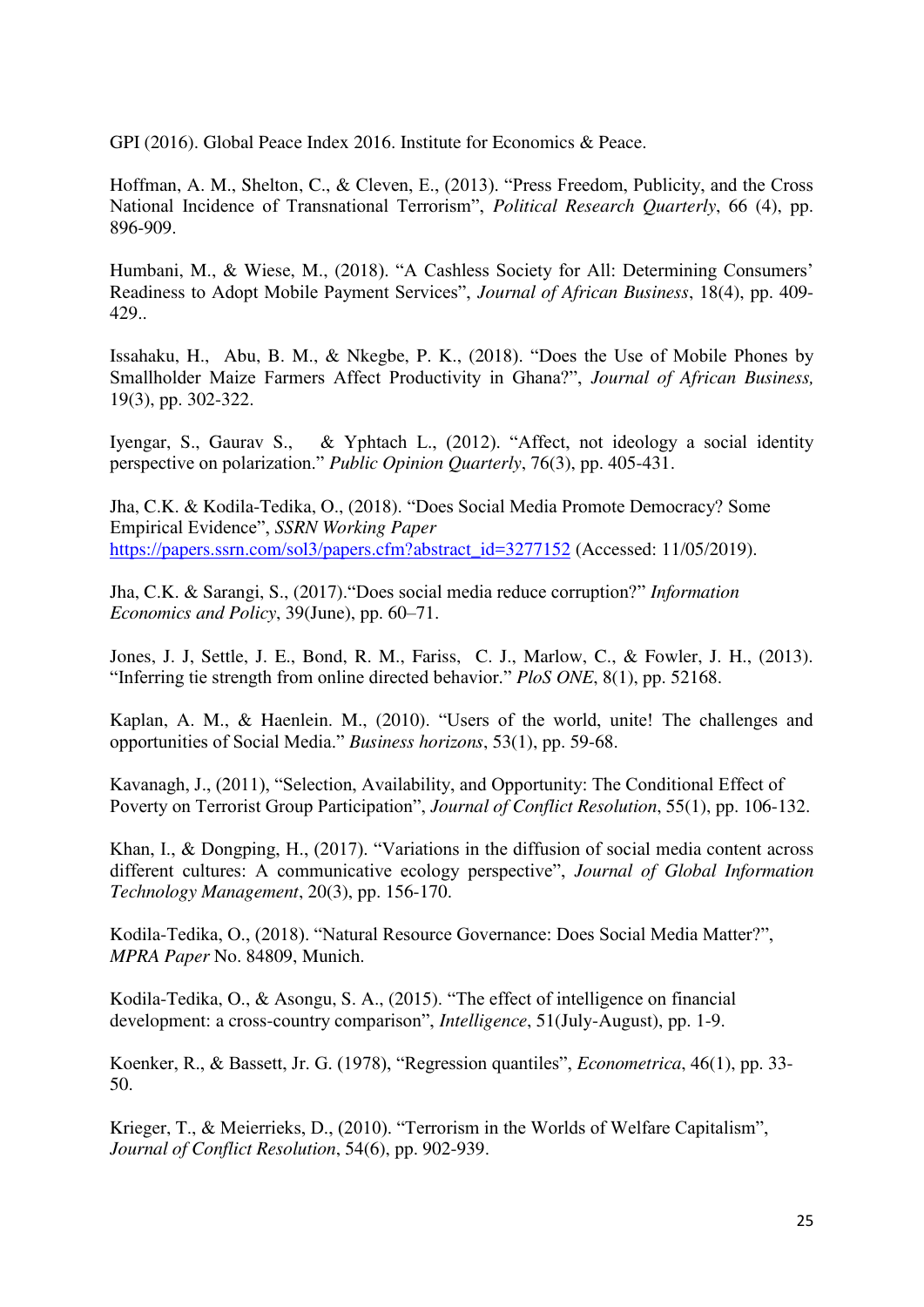Krishnan, S., & Ahmed, M., &AlSudiary, T., (2016). "Cultural Practices and Virtual Social Networks Diffusion: An International Analysis Using GLOBE Scores", *Journal of Global Information Technology Management*, 19(3), pp. 154-173.

Kurrild-Klitgaard, P., Justesen, M. K., & Klemmensen, R., (2006). "The Political Economy of Freedom, Democracy and Transnational Terrorism." *Public Choice*, 128(1/2), pp.289-315.

Lee, C-Y., (2013). "Democracy, civil liberties, and hostage-taking terrorism", *Journal of Peace Research*, 50(2), pp. 235-248.

Lee, K., & Joshi, K., (2016). "Importance of Globalization in the Information Technology Convergence Era", *Journal of Global Information Technology Management*, 19(1), pp. 1-5.

Minkoua Nzie, J. R., Bidogeza, J. C., & Ngum, N. A., (2018). "Mobile phone use, transaction costs, and price: Evidence from rural vegetable farmers in Cameroon", *Journal of African Business*, 19(3), pp. 323-342.

Montgomery, K. C., & Xenos, M., (2008). *Civic life online: Learning how digital media can engage youth*. MIT Press.

Muthinja, M. M., & Chipeta, C., (2018). "What Drives Financial Innovations in Kenya's Commercial Banks? An Empirical Study on Firm and Macro-Level Drivers of Branchless Banking", *Journal of African Business*, 18(4), pp. 385-408.

Mutz, D.C., (2002). "Cross-cutting social networks: Testing democratic theory in practice." *American Political Science Review*, 96(1), pp. 111-126.

Mutz, D. C., (2006). Hearing the other side: Deliberative versus participatory democracy. Cambridge University Press.

Narayan, P. K., Mishra, S., & Narayan, S., (2011). "Do market capitalization and stocks traded converge? New global evidence", *Journal of Banking and Finance*, 35(10), pp. 2771- 2781.

NCSS (2017). "Negative Binomial Regression", NCSS Statistical Software, [https://ncss-wpengine.netdna-ssl.com/wp](https://ncss-wpengine.netdna-ssl.com/wp-content/themes/ncss/pdf/Procedures/NCSS/Negative_Binomial_Regression.pdf)[content/themes/ncss/pdf/Procedures/NCSS/Negative\\_Binomial\\_Regression.pdf](https://ncss-wpengine.netdna-ssl.com/wp-content/themes/ncss/pdf/Procedures/NCSS/Negative_Binomial_Regression.pdf) (Accessed: 16/05/2017).

Okada, K., & Samreth, S. (2012). "The effect of foreign aid on corruption: A quantile regression approach", *Economic Letters*, 11(2), pp. 240-243.

Ortoleva, P., & Snowberg. E., (2015). "Overconfidence in Political Behavior". *American Economic Review*, 105(2), pp. 504-535.

Parkyn, R., (2017). "The role of social media in development", The World Bank <https://blogs.worldbank.org/publicsphere/role-social-media-development>(Accessed: 27/04/2018).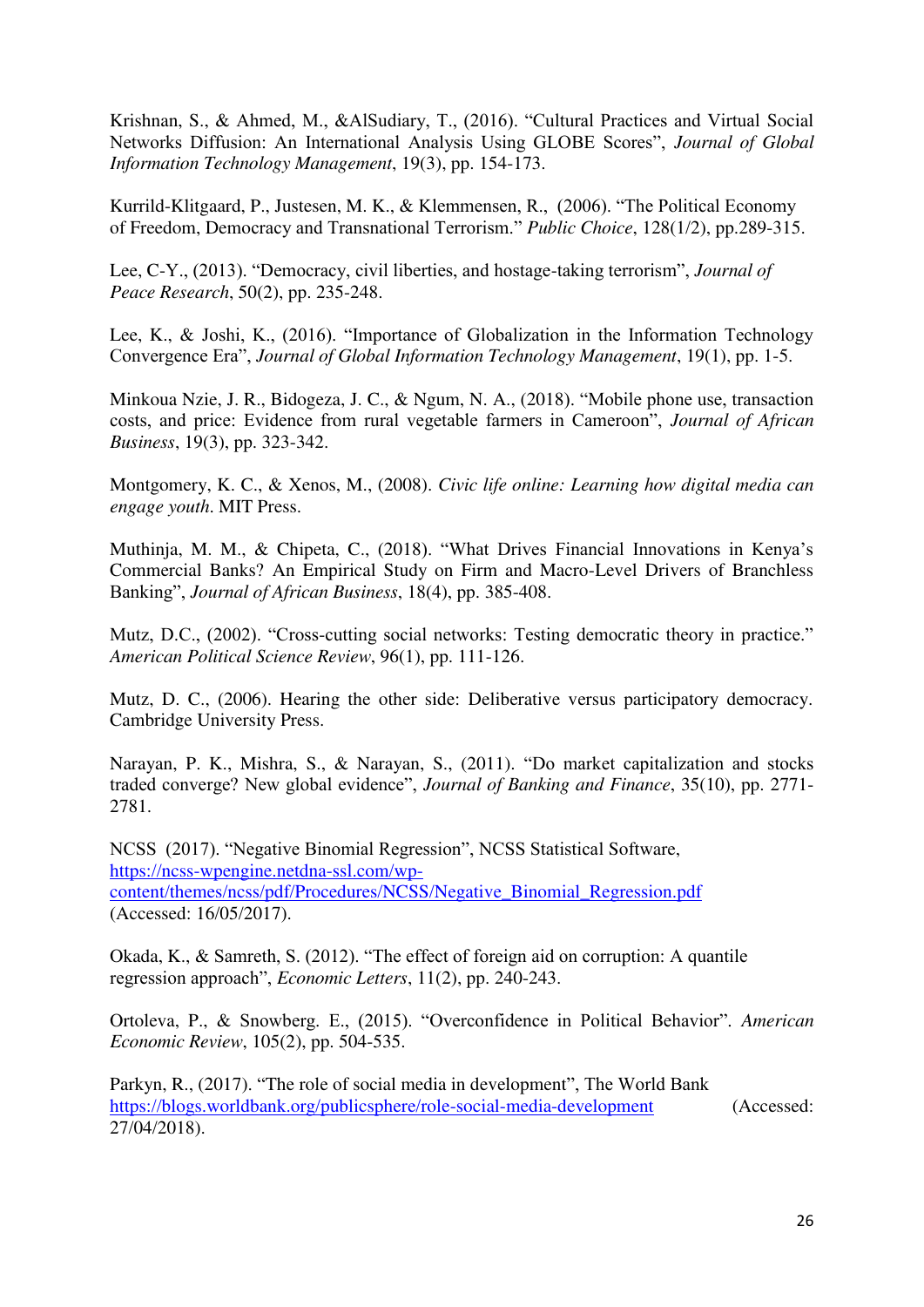Patrikarakos, D., (2017). "WAR IN 140 CHARACTERS: How Social Media Is Reshaping Conflict in the Twenty-First Century". Basic Book. [https://www.hachettebookgroup.com/titles/david-patrikarakos/war-in-140](https://www.hachettebookgroup.com/titles/david-patrikarakos/war-in-140-characters/9780465096152/) [characters/9780465096152/](https://www.hachettebookgroup.com/titles/david-patrikarakos/war-in-140-characters/9780465096152/) (Accessed: 04/05/2018).

Patton, D. U., Hong, J. S., Ranney, M., Patel, S., Kelley, C., Eschmann, R., & Washington, T., (2014). "Social media as a vector for youth violence: A review of the literature", *Computers in Human Behavior*, 35(June), pp. 548-553.

Savun, B., & Phillips, B. J., (2009), "Democracy, Foreign Policy, and Terrorism", Journal *of Conflict Resolution*, 53(6), pp. 878-904.

Solomon, S., (2017). "Terrorism Deaths in Africa Falling After Hitting Record Highs", VOA News,<https://www.voanews.com/a/africa-terrorism-deaths-falling/3934505.html>(Accessed: 13/12/2018).

Storrod, M. L., & Densley, J. A., (2017). "'Going viral' and 'Going country': the expressive and instrumental activities of street gangs on social media", *Journal of Youth Studies*, 20(6), pp. 677-696.

Tavares, J., (2004). "The Open Society Assesses Its Enemies: Shocks, Disasters and Terrorist Attacks." *Journal of Monetary Economics*, 51(5), pp. 1039-1070.

Taylor, R. W., Fritsch, E. J., & Liederbach, J. (2014). *Digital crime and digital terrorism*. Prentice Hall Press.

Tchamyou, V.S., (2019)."The Role of Information Sharing in Modulating the Effect of Financial Access on Inequality", *Journal of African Business*. DOI: 10.1080/15228916.2019.1584262.

Tchamyou, V. S., Erreygers, G., &Cassimon, D., (2019). "Inequality, ICT and Financial Access in Africa", *Technological Forecasting and Social Change*,139 (February), pp. 169- 184.

Testas, A., (2004). "Determinants of Terrorism in the Muslim World: An Empirical Cross sectional Analysis." *Terrorism and Political Violence*, 16(2), pp.253-273.

Valenzuela, S., Arriagada, A., & Scherman, A. (2012). "The social media basis of youth protest behavior: The case of Chile". *Journal of Communication*, 62(2), pp. 299-314.

Warren, A. M., Jaafar, N. I.,&Sulaiman, A., (2016). "Youth Civic Engagement Behavior on Facebook: A Comparison of Findings from Malaysia and Indonesia", *Journal of Global Information Technology Management*, 19(2), pp. 128-142.

Wolfsfeld, G., Segev, E., & Sheafer, T., (2013). "Social Media and the Arab Spring", *The International Journal of Press/Politics*, 18(2), pp. 115-137.

World Bank (2016). "World Development Report 2016: Digital Dividends", The World Bank <http://www.worldbank.org/en/publication/wdr2016>(Accessed: 27/04/2018).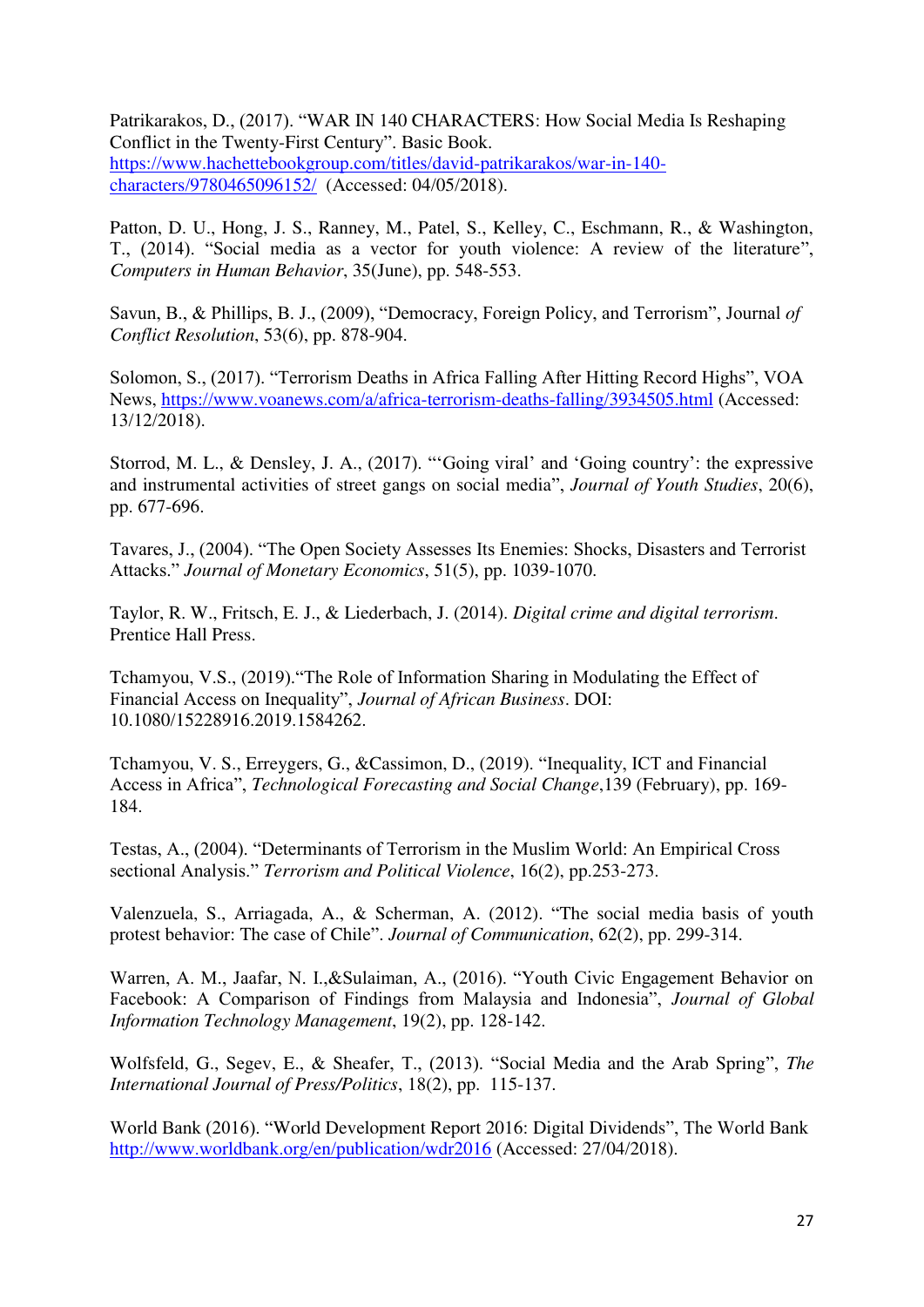# **Appendices**

| <b>Variables</b>                                                                                 | Definitions of variables and sources                                                                                                           |  |  |  |  |  |
|--------------------------------------------------------------------------------------------------|------------------------------------------------------------------------------------------------------------------------------------------------|--|--|--|--|--|
| Global Terrorism                                                                                 | Global Terrorism Index (GTI, 2014)                                                                                                             |  |  |  |  |  |
| Terrorism incidents                                                                              | Logarithm $(1 + base)$ of Total number of terrorist incidents in a given year.                                                                 |  |  |  |  |  |
| <b>Terrorism fatalities</b>                                                                      | Logarithm $(1 + base)$ of Total number of fatalities caused by terrorists in a given<br>year                                                   |  |  |  |  |  |
| Terrorism injuries                                                                               | Logarithm $(1 + base)$ of Total number of injuries caused by terrorists in a given<br>year                                                     |  |  |  |  |  |
| Terrorism-related property<br>damages                                                            | Logarithm $(1 + base)$ of the measure of the total property damage from terrorist<br>incidents in a given year.                                |  |  |  |  |  |
| <b>Facebook Penetration</b>                                                                      | Facebook penetration (2012), defined as the percentage of total population that<br>uses Facebook (Asongu & Odhiambo, 2019b).                   |  |  |  |  |  |
| Access to Weapons                                                                                | Ease of access to small arms and light weapons (Global Peace Index, 2016)<br>Qualitative assessment by EIU analysts (Global Peace Index, 2016) |  |  |  |  |  |
| Violent crime                                                                                    | Level of violent crime (Global Peace Index, 2016)                                                                                              |  |  |  |  |  |
|                                                                                                  | Qualitative assessment by EIU analysts (Global Peace Index, 2016)                                                                              |  |  |  |  |  |
| <b>Conflict Intensity</b>                                                                        | Conflict Intensity (Global Peace Index, 2016)                                                                                                  |  |  |  |  |  |
| Political instability                                                                            | Political instability                                                                                                                          |  |  |  |  |  |
|                                                                                                  | Qualitative assessment by EIU analysts (Global Peace Index, 2016)                                                                              |  |  |  |  |  |
| "Uppsala Conflict Data Program (UCDP). The Institute for Economics and Peace (IEP). The Economic |                                                                                                                                                |  |  |  |  |  |

**Appendix 1: Definitions and sources of variables** 

"Uppsala Conflict Data Program (UCDP). The Institute for Economics and Peace (IEP). The Economic Intelligence Unit (EIU). United Nations Peacekeeping Funding (UNPKF). GDP: Gross Domestic Product. The International Institute for Strategic Studies (*IISS).*